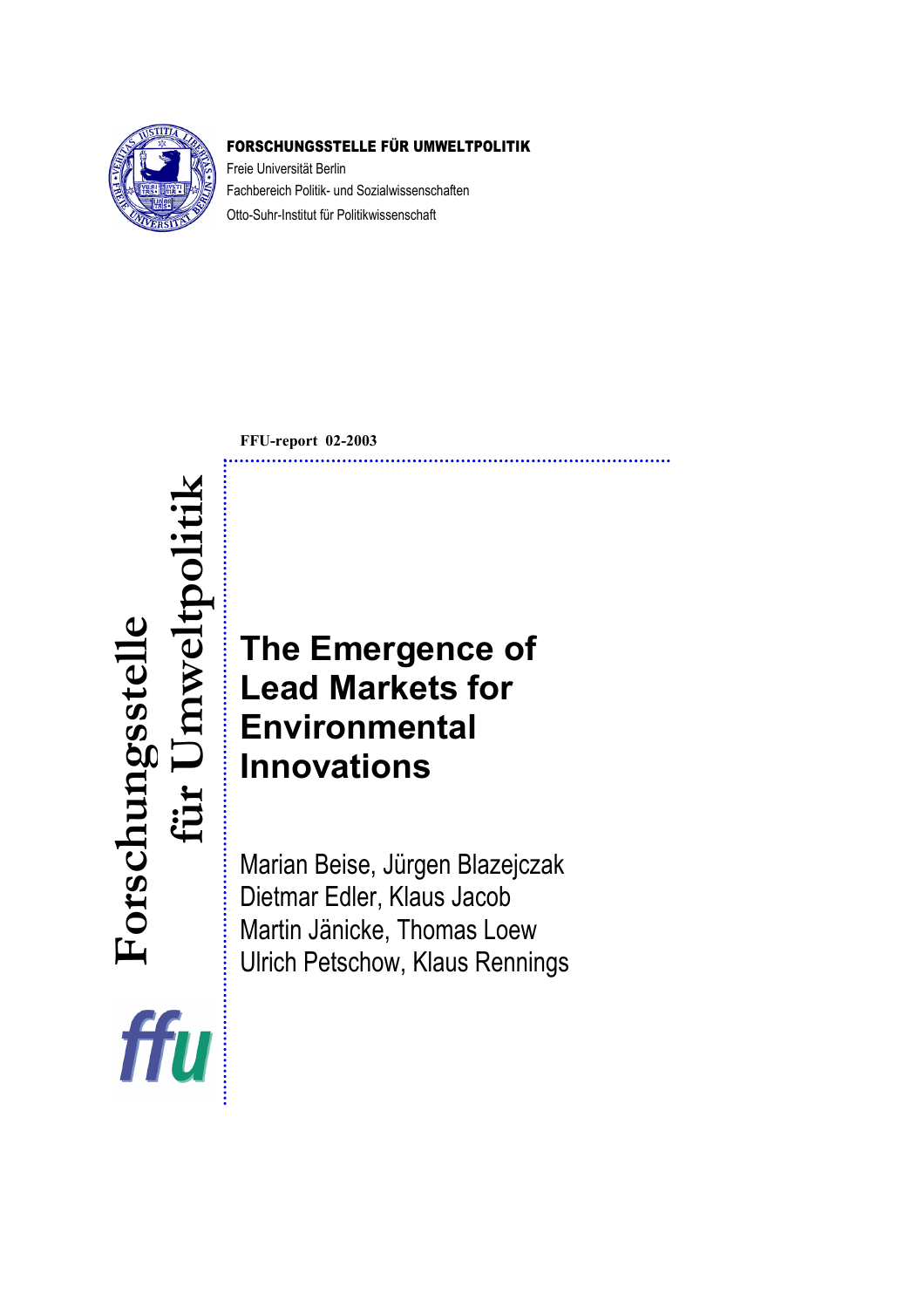*Marian Beise Klaus Rennings Center for European Economic Research (ZEW)*

*Jürgen Blazejczak, German Institute for Economic Research (DIW) and FH Merseburg*

*Dietmar Edler German Institute for Economic Research (DIW)*

*Klaus Jacob Martin Jänicke Environmental Policy Research Unit (FFU)*

*Thomas Loew Ulrich Petschow Institute for Ecological Economic Research (IÖW)*

> *Korrespondenzadresse: E-mail: jacob@zedat.fu-berlin.de*

*Based on the intermediate report to the Federal Ministry of Education and Research on the research project "Policy-Frameworks for the Development of International Markets for Innovations of a Sustainable Economy - from Pilot Markets to Lead Markets". Grant number 07RIW1A*



## FORSCHUNGSSTELLE FÜR UMWELTPOLITIK

Freie Universität Berlin Fachbereich Politik- und Sozialwissenschaften Otto-Suhr-Institut für Politikwissenschaft

Ihnestr. 22 14195 Berlin

| telefon  | +49-30-838 566 87      |
|----------|------------------------|
| fax      | +49-30-838 566 85      |
| email    | ffu@zedat.fu-berlin.de |
| internet | www.fu-berlin.de/ffu/  |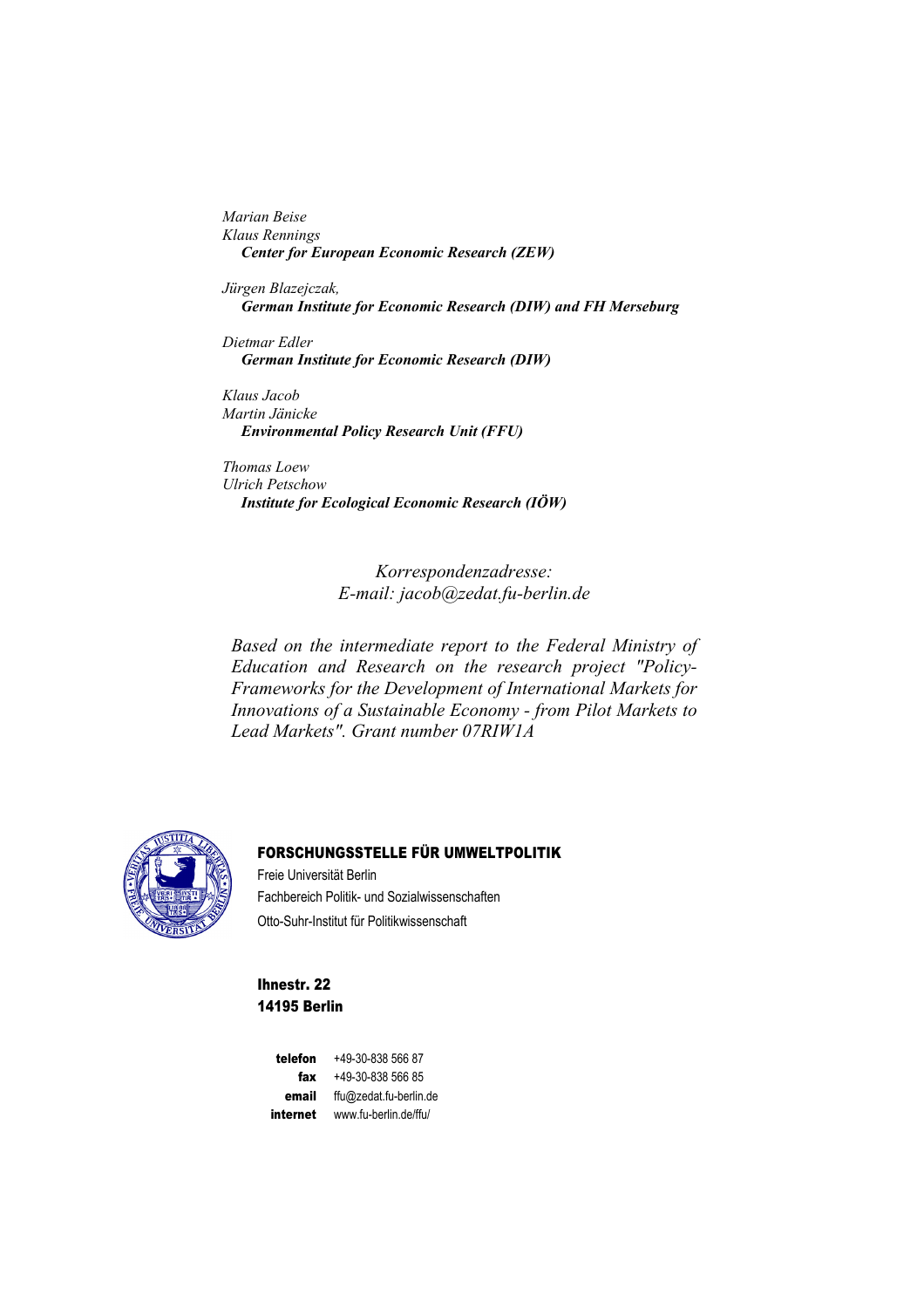## **Content**

| 1 |                                                                                    |                |
|---|------------------------------------------------------------------------------------|----------------|
| 2 |                                                                                    |                |
|   |                                                                                    | $\overline{2}$ |
|   |                                                                                    | $\overline{4}$ |
|   | 2.3 Pioneering policy from the perspective of environmental economics __________ 6 |                |
|   |                                                                                    |                |
| 3 | Towards an Integrated Model of the Lead Market for Environmental                   | 8              |
| 4 | Case Studies of Lead Markets from Literature Studies                               | 10             |
|   |                                                                                    | 10             |
|   |                                                                                    | 12             |
|   | 4.3 Substitutes for CFCs in domestic refrigerators _____________________________   | 14             |
|   |                                                                                    | 16             |
|   | 4.5 Introduction of the catalytic converter for cars ___________________________   | 18             |
| 5 |                                                                                    | 20             |
|   |                                                                                    | 23             |

# **List of Figures**

| Figure 1: Stage Model of the Diffusion of Environmental Innovation                                                   | 5  |
|----------------------------------------------------------------------------------------------------------------------|----|
| Figure 2: Corporate Strategy with National and International Environmental<br><b>Pressures</b>                       |    |
| Figure 3: Framework for Analysing the International Diffusion of<br>Environmentally Responsive Innovations _________ | 9  |
| Figure 4: International Diffusion of Diesel High Pressure Injection                                                  | 11 |
| Figure 5: World Market Share of Wind Energy Industry by Country                                                      | 12 |
| Figure 6: International Diffusion of Wind Energy                                                                     | 12 |
| Figure 7: Market Share of HC Refrigerators                                                                           | 14 |
| Figure 8: International Diffusion of ECF and TCF Pulp (Location of Production)                                       | 17 |
| Figure 9: International Diffusion of Catalytic Converters for New Cars                                               | 20 |
| Figure 10: Lead Markets for Environmental Technologies                                                               | 20 |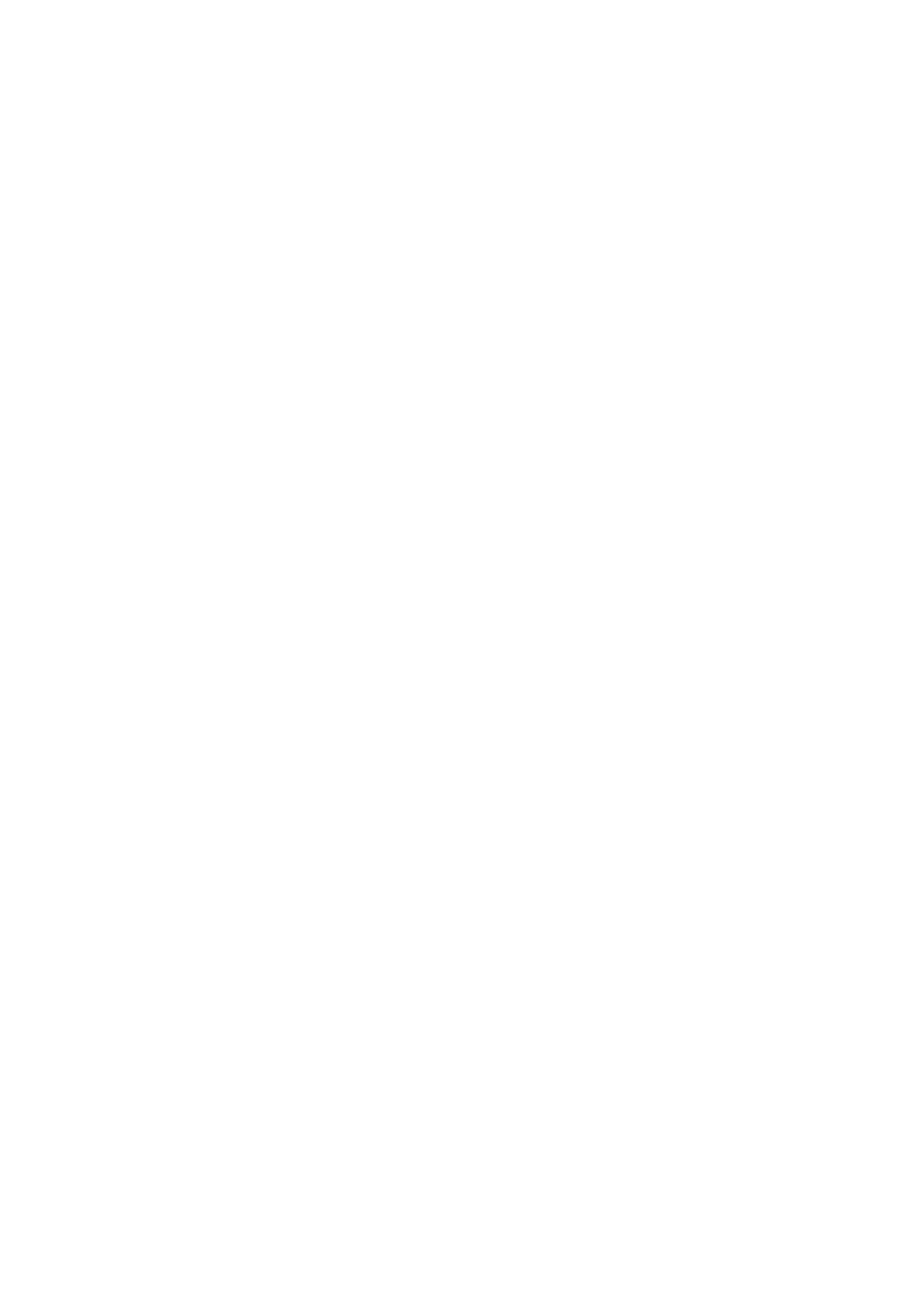## <span id="page-4-0"></span>**1 Introduction**

The diffusion of innovations varies considerably from country to country. Some countries adopt a specific innovation earlier, while other countries are late. For instance, the breakthrough of the Internet started earlier and the diffusion is now more complete in the United States than in any other country. The same has been the case with cellular phones in Finland or the facsimile machine in Japan. An explanation that takes into consideration solely the properties of the innovation will not suffice to explain these differences. Supporting factors in the respective countries must also be taken into account. Countries which not only adopt innovations early, but also shape world markets by the demand they create, can be described and analysed as *lead markets*.

Lead markets are "geographic markets, which have the characteristic that product or process innovations, which are designed to fit local demand preferences and local (...) conditions, can subsequently be introduced successfully in other geographic markets as well and commercialised world-wide without many modifications. In the model of international diffusion of innovations, a lead market is the core of the world market where the local users are early adopters of an innovation on an international scale" (Beise 1999: 4). This definition focuses on two characteristics of lead markets. Firstly, they are pioneering countries in the development and marketing of innovations. Secondly, innovations that arise in these markets subsequently diffuse world-wide. Both phenomena call for analysis and explanation.

We expect in these mechanisms a considerable potential for an encompassing ecological modernisation. Ideally, lead markets affect competition in other market regions, trigger appropriate responses and adaptations, and thereby lead to the international diffusion of the new technology. We are particularly interested in policies which facilitate or are constitutive to lead markets. We aim to analyse both the emergence of pioneer markets and the mechanism of international diffusion of environmental innovations.

At first glance, lead markets are often countries with the following features (Meyer-Krahmer 1999):

- High per capita income
- Demanding, innovative buyers and high quality standards
- Problems creating pressure for change and innovation
- Flexible regulation and innovation-friendly basic conditions for producers and users
- Product standards acknowledged in other countries

It can be expected that these factors are characteristic of lead markets for *environmental* technologies as well, but that there are also additional factors at work here, arising from the particular context in which environmental innovations are developed, both at the national and international level. Environmental innovations are not only stimulated by the higher environmental standards of consumers in a country as compared with those in other countries, but also by special promotional measures, or by political intervention in the market (Klemmer et al. 1999; Jänicke et al. 2000). Furthermore, environmental innovations provide marketable solutions to environmental problems that are usually encountered worldwide, or at least in many countries. Thus, technological solutions to environmental problems inherently lend themselves to adoption in international or global markets.

Lead markets may fulfil a range of functions. From an *international* perspective, they provide marketable solutions to global environmental problems. Lead markets in highincome countries are able to raise the necessary funds for the development of innovations. This may assist new technologies through their teething troubles. In demonstrating both technical and political feasibility, they stimulate other countries and enterprises to adopt their pioneering standards.

From a *national* perspective, ambitious standards or support mechanisms may create a first-mover advantage for domestic industries. Furthermore, ambitious policy measures can attract internationally mobile capital for the development and marketing of environmental innovations. Finally, economic advantages legitimate the national policymakers, and a demanding policy provides them with an attractive role in the global arena.

On the other hand, the international diffusion of environmental innovations is constrained by the national specifics of its origin. Environmental innovations are usually induced by national environmental regulations and subsidies and it is not immediately rational for firms in countries without the same regulation or governmental intervention to adopt them. Therefore, either the international diffusion of environmental innovations must be accompanied by international policy diffusion, or the adoption by other countries of the induced innovations must be economically reasonable. This paper aims to identify policy patterns that stimulate internationally successful environmental innovations while avoiding nationally idiosyncratic innovations.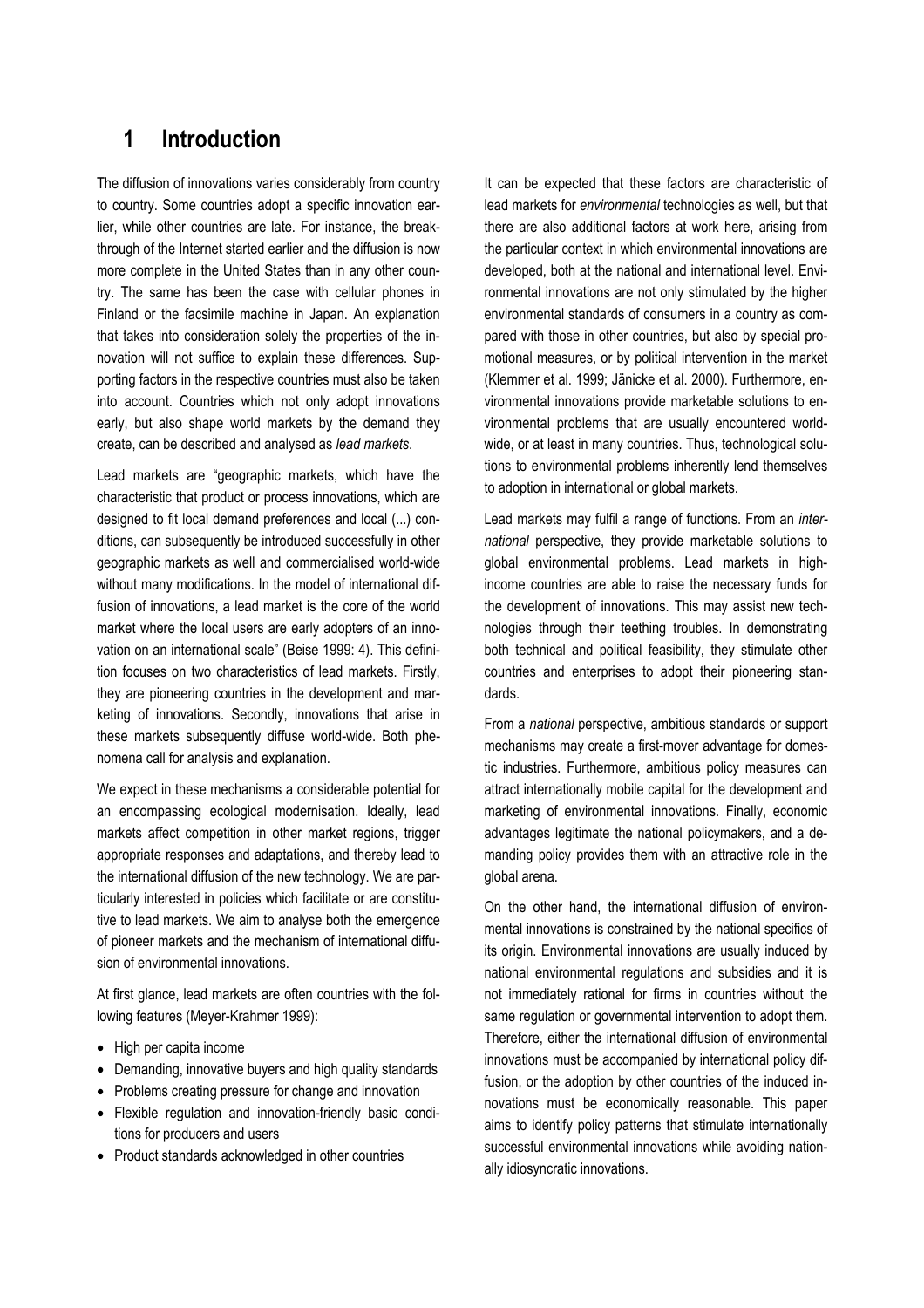<span id="page-5-0"></span>The main subject of this paper is the international diffusion of environmental innovations, i.e. the emergence of lead markets out of pioneering markets for environmental innovations. We want to determine which actors (governments, NGOs, economic actors) and their respective strategies have the potential to facilitate lead markets.

Our analysis consists of three distinct steps. First, theories of innovation economics, environmental economics, management sciences and policy sciences are reviewed with regard to their contribution to an explanation of lead markets. Second, cases of lead markets as they are described in literature are reviewed and compared. The final step seeks to build on the first two to develop an analytical framework.

## **2 Theoretical Approaches**

## <span id="page-5-1"></span>**2.1 Lessons from innovation economics**

The main question the lead market theory must address is why countries follow a lead market in adopting an innovation, even if these markets have previously favoured different environmental innovation approaches or designs. An innovation design is a technical specification of an innovation idea. An environmental problem can be solved by a variety of innovation designs. Different countries usually prefer different innovation designs for a given problem, as the initial market contexts pose different technical requirements. Not just strong needs and the demand for a particular innovation, but also the ability to transfer nationally specific innovations or preferences abroad is a condition for a lead market. A variety of lead effects are responsible for this internationalisation of an innovation design. The lead or leverage effect is the mechanism by which a design adopted by the lead market spreads to lag markets, supersedes initially preferred alternative designs in these markets, and becomes the globally dominant design. There are several factors that can explain this internationalisation pattern. Basically, lower prices and certainty of the benefit of an innovation design can compensate for internationally varying market conditions. Secondly, an international trend that is most advanced in the lead market brings about an internationalisation of needs (or preferences), and thus the adoption of innovations which respond

#### *Demand advantage*

National demand advantage results from local conditions which facilitate the anticipation of the benefit of nationally preferred innovation designs in foreign markets. This mechanism allows the internationalisation of innovation designs and is dependent on a global trend in which specific innovations become increasingly beneficial or preferable to most countries. This trend can be, for example, a demographic trend, an environmental trend, or simply an increase in per capita income. A trend can also mean a time lead in

to these needs by more and more countries. Beise (2001) has reviewed these and other explanations of the lead market phenomenon. On the basis of these results, a system of five groups of lead advantages of a country has been derived:

- 1. Price advantage. National conditions that result either in relative price decreases of a nationally preferred innovation design compared to designs preferred in other countries, or in the anticipation of international factor price changes.
- 2. Demand advantage. National conditions that result in the anticipation of the benefits of an innovation design emerging at a global level.
- 3. Transfer advantage. National conditions which increase the perceived benefit of a nationally preferred innovation design for users in other countries, or by which national demand conditions are actively transferred abroad.
- 4. Export advantage. National conditions that support the inclusion of foreign demand preferences in nationally preferred innovation designs.
- 5. Market structure advantage. National conditions that increase the level of competition between domestic companies and facilitate low market entry barriers for new ones.

building up infrastructure complementary to the innovation. Lead markets are at the forefront of the international trend. Various factors can put users in a country at the forefront of a trend: high income, as in the case of Vernon's (1966) product life cycle; a national context that foreshadows global environmental changes; an advanced accumulation of collateral assets, such as infrastructure. When other countries catch up, they demand the innovation already in use in the country at the forefront of the trend.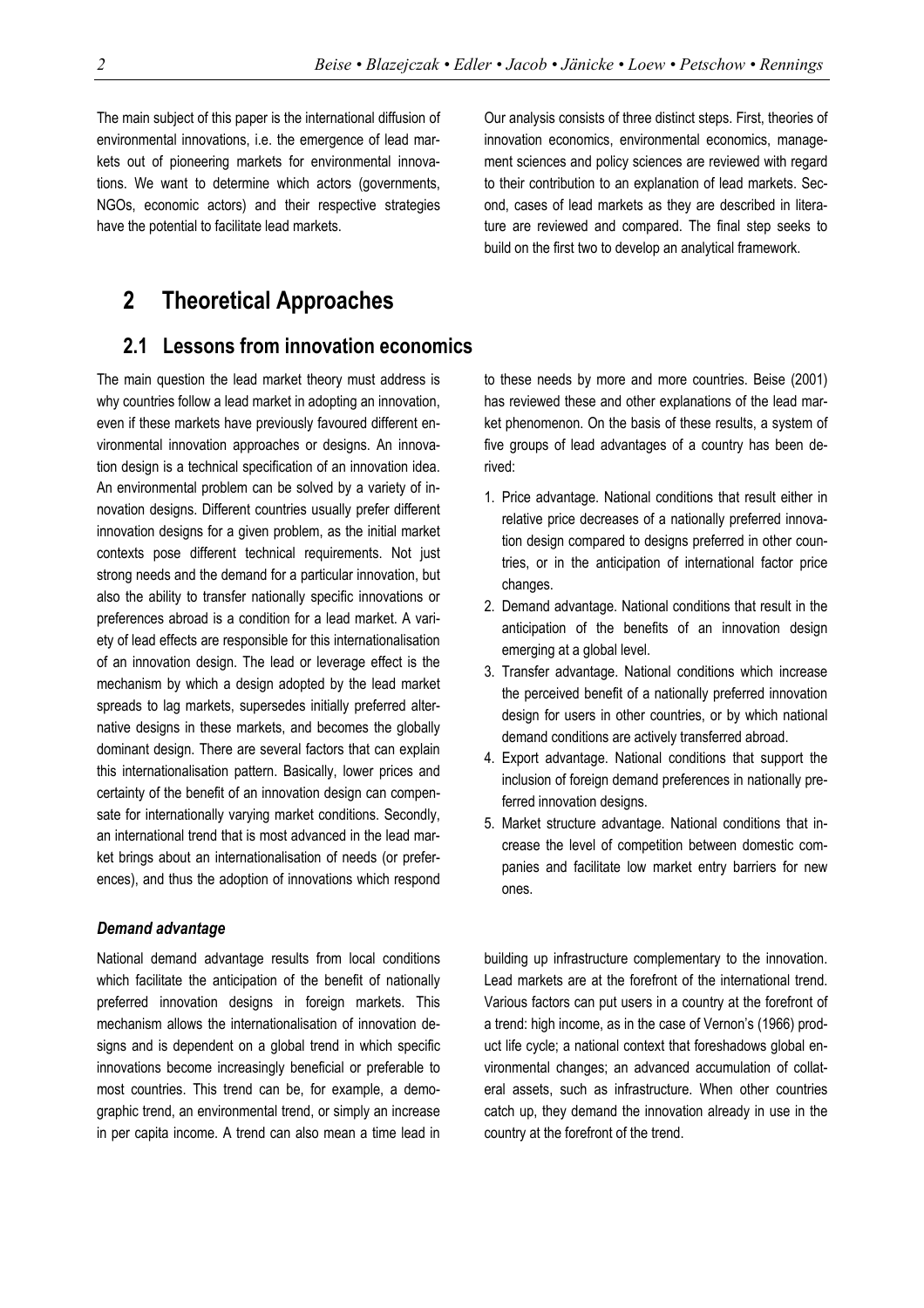#### *Price advantage*

Countries may gain a price advantage if the relative price of the nationally preferred innovation design decreases, so that differences in demand preference to foreign countries can be compensated. This price mechanism is the centrepiece of Levitt's (1983) globalisation hypothesis, in which the consumers in foreign markets "capitulate" to the attraction of lower prices and abandon their initial selection of goods. Price reductions are mainly due to cost reductions based on static and dynamic economies of scale. The two nationspecific factors of economies of scale are market size and market growth. Another price advantage emerges from an-

## *Export advantage*

National conditions that support the inclusion of foreign demand preferences in nationally preferred innovation designs constitute a national export advantage. One can derive three factors of a national export advantage: domestic demand that is sensitive to the problems and needs of foreign countries; long-time export experience of domestic companies; and the similarity of local market conditions to foreign market conditions. Firstly, even if a country is not at the forefront of a global trend in terms of domestic environmental issues, domestic users may be more sensitive to global problems and needs than potential adopters in countries where the problem is more advanced. This sensitivity of demand can provide incentives for domestic companies to adopt a global perspective and increase their ability to meet global problems ahead of companies in other countries. For instance, consumers in a given country may be sensitive to the effects of world-wide climatic change, even if their domestic environment is not as seriously affected as that of other countries.

Secondly, firms in a given country have an advantage over foreign competitors if their innovations can be exported more easily. Innovations can be exported more easily if (1) the environmental and market conditions of foreign countries are similar to the market for which the innovation was designed, and (2) a design includes features that make it suitable for a

### *Transfer advantage*

When users in a given country adopt an innovation design, this can increase the perceived benefit of the design among users in further countries, thus influencing their adoption decisions. The perceived benefit increases when information on the usability of the innovation design is made available. Information about the innovation not only raises awareness of the innovation design, but also reduces uncertainty surrounding new products and processes. A country can have a

ticipatory factor prices; the lead market demands innovations induced by factor price changes which later occur worldwide. A factor that is more expensive in the lead market than in other countries, e.g. petrol, induces innovations causing the factor to be used less, e.g. more fuel-efficient cars. When the factor becomes expensive in other countries as well, the same innovations are adopted in these lag countries. In such a case, the lead-market country anticipates a world-wide price trend. The same price advantage results from price changes of goods complementary to the innovation design.

variety of contexts. The reduction in the variety of nationspecific designs is faster, because it is easier for a country to turn to a foreign design if the loss of benefit is small. Dekimpe et al. (1998) support the hypothesis already proposed by Vernon (1979) that the higher the similarity of cultural, social and economic factors between two countries, the greater the likelihood that an innovation design adopted by one of two countries will be adopted by the other country as well. Companies can gain an export advantage if knowledge of the benefit of innovations to users in foreign countries is applied in the design of their innovations. Knowledge of foreign market conditions enables an innovator to design his innovations to fit the local as well as foreign markets by incorporating additional features. With such "dual-use" or "robust" innovation designs, a company can catch up with foreign firms' innovations in their home markets at an early stage, so as to pre-empt the international competition for nation-specific technologies. A country's context, including its users, suppliers and national institutions, can support or pressure companies to design innovations which can be exported. Small countries' firms are often pressured into developing innovations for both domestic and foreign environments, because the domestic market is too small to justify the necessary R&D investment.

transfer advantage if its market context supports increases in the perceived benefit of a nationally preferred innovation design for users in foreign countries. Diffusion theory suggests that the international diffusion of durable goods depends on the intensity of communication between two countries (Takada/Jain 1991). The lead market could therefore be the country that has the strongest communication ties with other countries. Lead countries are those that are generally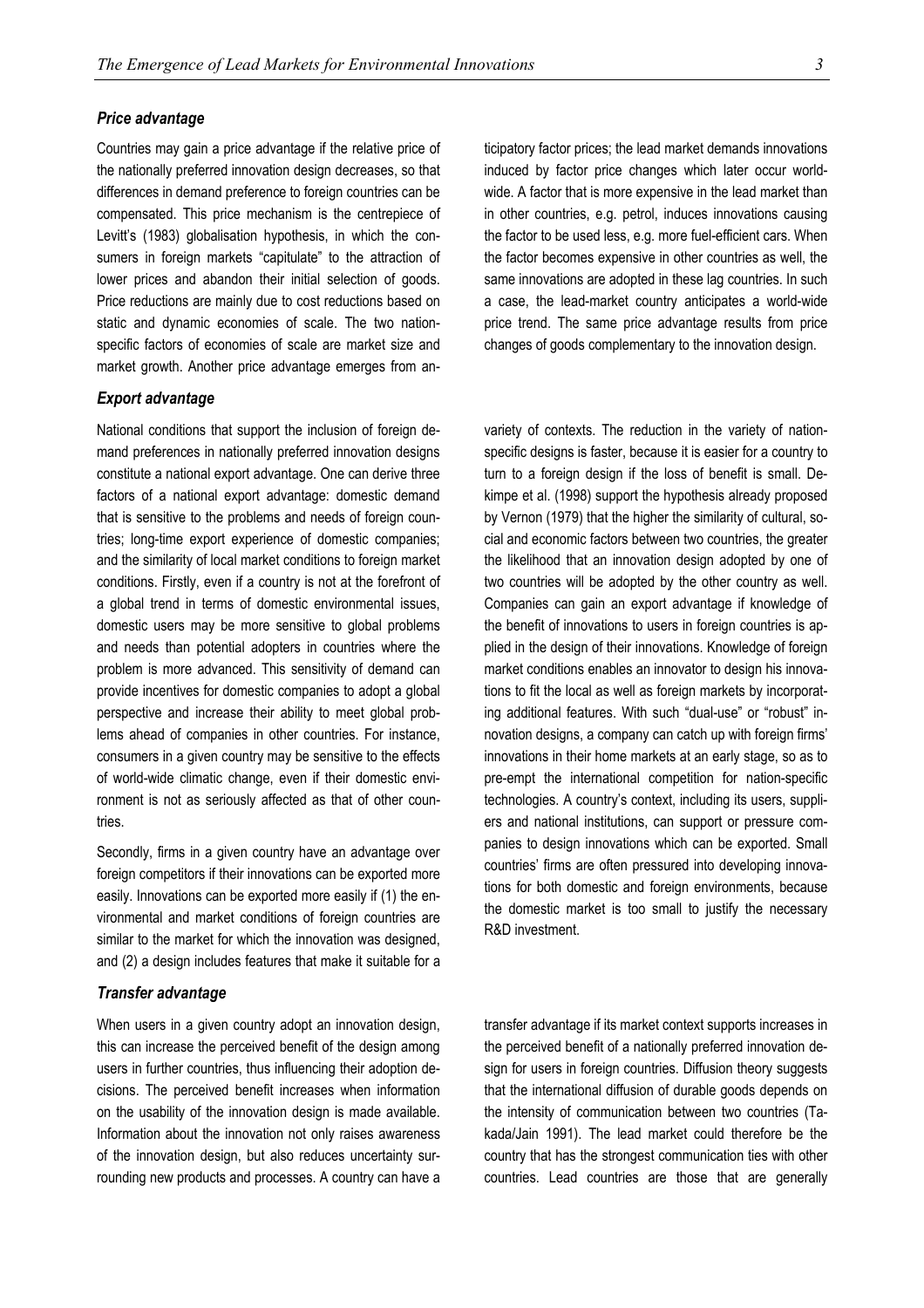<span id="page-7-0"></span>watched by many other countries, for instance countries that are intensively covered by mass media or whose lifestyles are often present in television series and motion pictures. In the international innovation diffusion context, the "demonstration effect" (Mansfield 1968) becomes an international "lead effect" (Kalish et al. 1995). Potential adopters in a second country observe the success of the innovation in the first market earlier than the success of innovations adopted in other, not so keenly watched countries. The reputation and sophistication of a user can be a signal for the quality of an innovation design. As Porter (1990) pointed out early on, it is not only the quantity, but also the *quality* of the home demand that determines the international competitive advan-

#### *Market structure advantage*

Innovations may be adopted internationally simply because, among all alternatives, they are the most beneficial to the most countries. The reason users in one country adopt an innovation before users in other countries is sometimes that the market pushes local companies to innovate, making the innovation available earlier in that country. Faster development and more market-oriented innovations can be supported by competition. From Posner (1961) to Dosi et al. (1990), the degree of competition and entrepreneurial effort in the domestic market has been described as one of the main determinants of international patterns of innovations. Even in the case of Japan, Sakakibara/Porter (2001) found that the higher the domestic competition, the bigger the

## **2.2 Lessons from policy analysis**

The international diffusion of clean(er) technologies is frequently supported by the diffusion of their supporting policies. Recent comparative research on the spread of environmental policy among countries reveals a remarkable international convergence in the development of national policy patterns (Kern 2000; Jörgens 1996; Jänicke/Weidner 1997). Standard solutions from pioneer countries diffuse world-wide, thus bringing about a substantial convergence in policy formulation at the national level – irrespective of often considerably different capacities for action. Unlike in the 1970s, when the USA or Japan had a major innovative function in global environmental policy, today innovations in environmental policy emerge strikingly often in small EU countries that are tightly integrated in the global market (Jänicke 1998).

The – reformed – institutional fabric of the EU seems comparatively favourable both for innovations and for their diffusion (Héritier et al. 1994). Firstly, the EU must accept, at tage of a nation. Therefore, even a small country with a small market size can achieve a competitive advantage in certain segments. The quality of home demand can be interpreted as information on the specification of an innovation, based on the users' competence, know-how and prior experience with related products or processes.

International network externalities constitute a further transfer advantage. The Internet has gained international appeal because it connects all countries in a standardised transmission protocol. The preference for a design can likewise be actively transferred abroad. A country transfers demand for innovation design abroad through multinational companies, using the innovation in their foreign subsidiaries.

country's export success. Firstly, buyers tend to be more demanding when the producers face competition than when they are tightly regulated or hold a monopoly (Porter 1990). Secondly, competing companies are more strongly pressured to follow those who have already adopted a new technology (Mansfield 1968: 144). Thirdly, and perhaps most importantly, more innovation designs are tested in a competitive market than in a monopolised market. As a result, a competitive market is more appropriate for finding a design that is not only the best within the domestic environment, but in all national environments. Fierce domestic competition facilitates the tapping of an internationally homogeneous latent consumer demand for innovations.

least in principle, a "high level of protection" in member states. Secondly, it must seek to harmonise innovations in environmental policy implemented at the national level. Pioneer countries, for their part, often have an interest in anchoring their policy innovations within the EU framework in order to minimise necessary subsequent adaptations to European policy. It is to their advantage to "Europeanise" national pioneering measures which favour the particular country's domestic industry. Policy diffusion within the EU, however, takes place not only by way of EU harmonisation, but also from country to country. In the latter case, the policy innovation in question often must first be introduced by one of the more influential EU countries before achieving the necessary widespread impact. The adoption of the CO2/energy tax by Germany's red-green coalition government in 1998, after its introduction in the Netherlands and the Scandinavian countries in the early 1990s, is an example of "horizontal" diffusion. It has yet to be established as a European measure.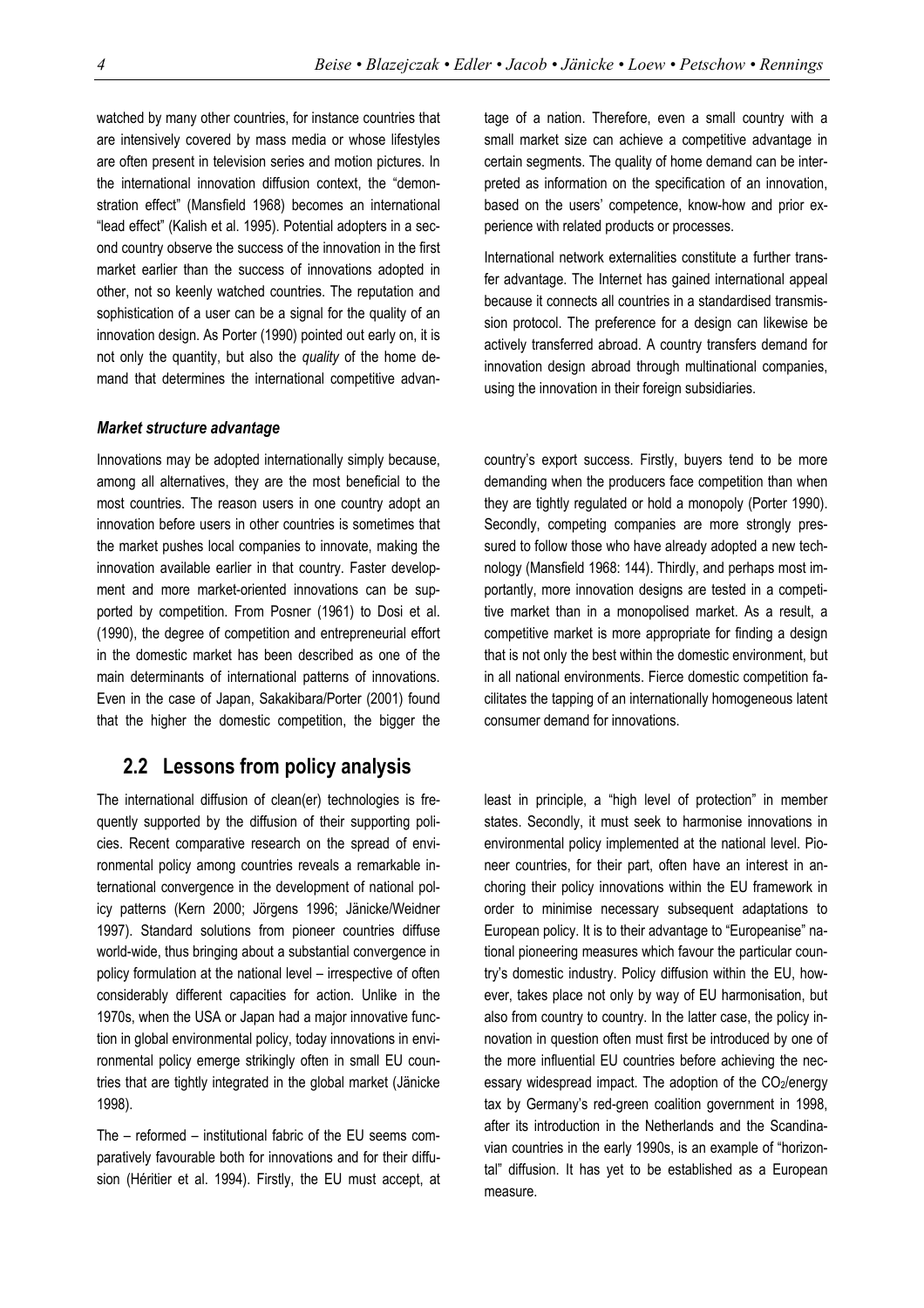<span id="page-8-0"></span>The diffusion of innovations in environmental policy thus takes place both directly from one country to another, i.e. by way of imitative policy learning or "lesson drawing" (Rose 1993) and by way of international institutions (e.g. international regimes), organisations (OECD, UNEP, World Bank, Greenpeace), or expert networks (e.g. the International Network of Green Planners). Environmental ministries have, in a period of less than 30 years, strongly asserted their position in more than 130 countries. Just ten years after the Rio Conference (1992), environmental plans, as defined under "Agenda 21", have been adopted almost world-wide – albeit in extremely disparate quality. In other cases (e.g. soil protection legislation), however, the diffusion rate is clearly curbed by the tenacity of the underlying problems.

From this type of research, three assumptions about the process of innovation and diffusion can be derived:

1. A high *capacity for environmental policy* is necessary for both policy innovation and the adoption of innovations. The OECD defines this broadly as "a society's ability to identify and solve environmental problems" (OECD 1994: 8). While the terms capacity and capacity building were used previously by numerous institutions such as UNEP, FAO, World Bank and OECD in connection with less developed countries only, they more recently have been fruitfully extended to apply to industrialised countries as well (Jänicke/Weidner 1997; Weidner/Jänicke 2001). Capacity refers to the structural preconditions for successful environmental policies and encompasses the collective

actors (especially environmental institutions and organisations). The structural preconditions include (a) the institutional set-up (e.g. open and effectively integrated political institutions, administrative competence); (b) the system of creation, transfer and application of knowledge; and (c) the economic-technical basis.

- 2. The process of innovation and diffusion depends on the type of policy innovation and on the type of underlying problem. In general, technology-based policies diffuse faster than policies aimed at structural change. Pioneering national environmental policy is more likely to diffuse if it addresses environmental problems which are highly visible and on the international agenda, e.g. climate protection. Policy innovations which are naturally able to assert themselves, e.g. distributive instruments (subsidies) or informational instruments, diffuse more rapidly than regulatory instruments (e.g. command and control) or redistributive policies (e.g. taxes).
- 3. The diffusion of policies is frequently supported by international organisations. By spreading information about best practice, even weak organisations, which merely provide an international arena for national actors, rather than being international actors themselves (Underdal 2001), have an opportunity for effective action. For example, the OECD continuously evaluates, compares and benchmarks national policies, and in so doing successfully supports a convergence in policymaking without having any formal legitimacy of its own.





*Source: Jänicke (2000)*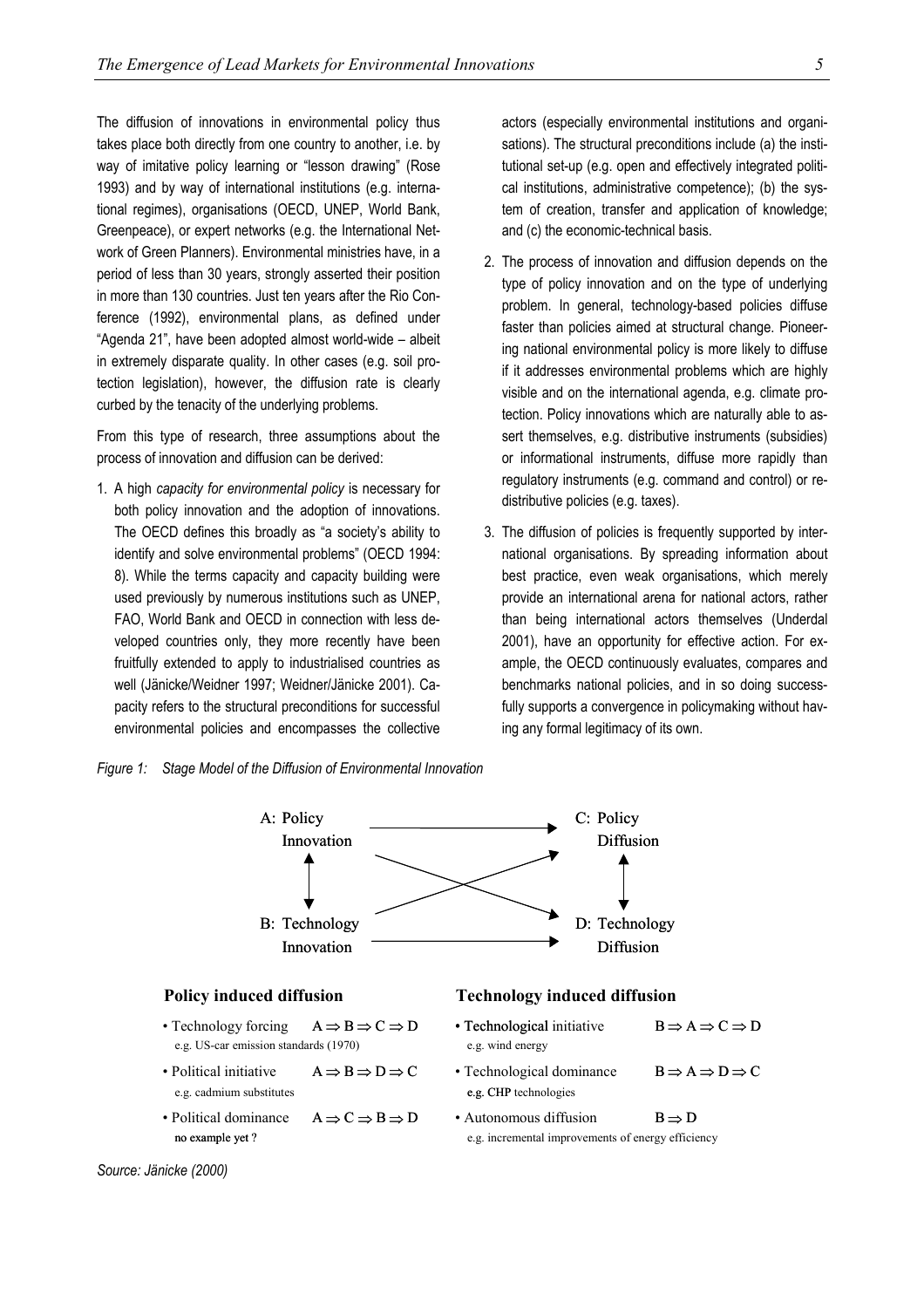<span id="page-9-0"></span>The interplay between the diffusion of environmental policy measures and environmental technology can take a wide variety of possible sequences. Figure 1 depicts a stage model of policy and technology invention and policy and technology diffusion. Theoretically, it is possible to distinguish between the following diffusion scenarios, depending on the factors leading to the political and technological innovations:

- *Technology forcing* (A⇒B⇒C⇒D): A national environmental policy innovation in one country forces a technological innovation which diffuses if the policy innovation also diffuses (e.g.: catalytic converter technology in cars).
- *Technological initiative* (B⇒A⇒C⇒D): An existing environmental technology induces a political innovation whose diffusion in turn encourages the diffusion of the technology (e.g.: wind energy in Denmark).
- *Political initiative* (A⇒B⇒D⇒C): A national environmental policy leads to technological innovations whose diffusion in turn encourages diffusion of the policy innovation (e.g.: cadmium substitute). 1
- *Technological dominance* (B⇒A⇒D⇒C): An innovation in environmental technology is successfully diffused and as a result receives political support both nationally and internationally (e.g.: combined heat and power in indus $try)$ .  $2$
- *Political dominance* (A⇒C⇒B⇒D): The innovation in environmental policy is successfully diffused before a corresponding technology is available (this scenario is symptomatically very rare in ecological modernisation).
- *Autonomous technological development* (B⇒D): An innovation in environmental technology is successfully diffused without political influence; this case, beyond incrementally increasing energy efficiency in companies, seems to be rather rare.

The mechanism of international diffusion of policy innovations is favourable for the creation of lead markets for environmental innovations. On the one hand, the convergence of standards and regulations implies – in the case of technology-based policies – a widening of the market for technologies. On the other hand, the availability of technical solutions makes the diffusion of the corresponding policy innovation more likely.

Technological innovations provide additional options for policymakers. Once their technical and economic feasibility have been proven, supporting policies are more readily adopted. In other cases, policy factors have been the major driving forces in the stimulation of environment-friendly technical innovations. Technology forcing has, however, been the exception in environmental innovation (cf. Conrad 1998; Jacob 1999). The other extreme – the autonomous emergence and diffusion of innovations in environmental technology – is the exception rather than the rule and such developments usually yield only limited incremental increases in efficiency.

Technologies with advantages beyond environmental relief (e.g. cost reductions or users' higher willingness to pay) are more likely than EOP technologies to be successful abroad, even in the absence of policy diffusion. There is evidence, however, that EOP technologies, in combination with supporting regulation, diffuse in very similar manner. The technologies should address environmental problems of an international nature, i.e. problems that are on the international agenda or at least occur in different regions of the world. We expect technologies developed under competitive market structures to be more successful. Industries already operating in world markets are most likely to yield successful innovations.

In addition to the factors mentioned above, we expect lead markets to originate in countries which have proven their technological competence at least in the particular field in question, are highly integrated in the world market, are good overall economic performers, and have an established reputation as a pioneer in environmental policy.

## **2.3 Pioneering policy from the perspective of environmental economics**

[Th](#page-9-1)e influences derived above as determining lead markets for environmental innovations imply that the pioneering

 $\overline{a}$ 

country is the innovator not only of the technology, but also of the policy measures taken to stimulate the innovation and support its adoption. It is therefore crucial to understand why countries may be progressive in their environmental policy regulations, and under which circumstances these policies are successful in increasing the share of domestic companies in international markets and thus increasing national employment and incomes. A causal relationship between a strict pioneering environmental policy and a competitive advantage is the core of the Porter hypothesis, which became

<span id="page-9-1"></span><sup>&</sup>lt;sup>1</sup> The use of cadmium was regulated in Sweden in the early 1980s, with their standards for substitutes being adopted by European industry. Not until the early 1990s, however, were these standards made binding by the European Commission (Bätcher/Böhm/Tötsch 1992).

<span id="page-9-2"></span><sup>2</sup> Combined heat and power (CHP) in industry spread largely autonomously, even though regulatory measures were intended to encourage its use in public power stations.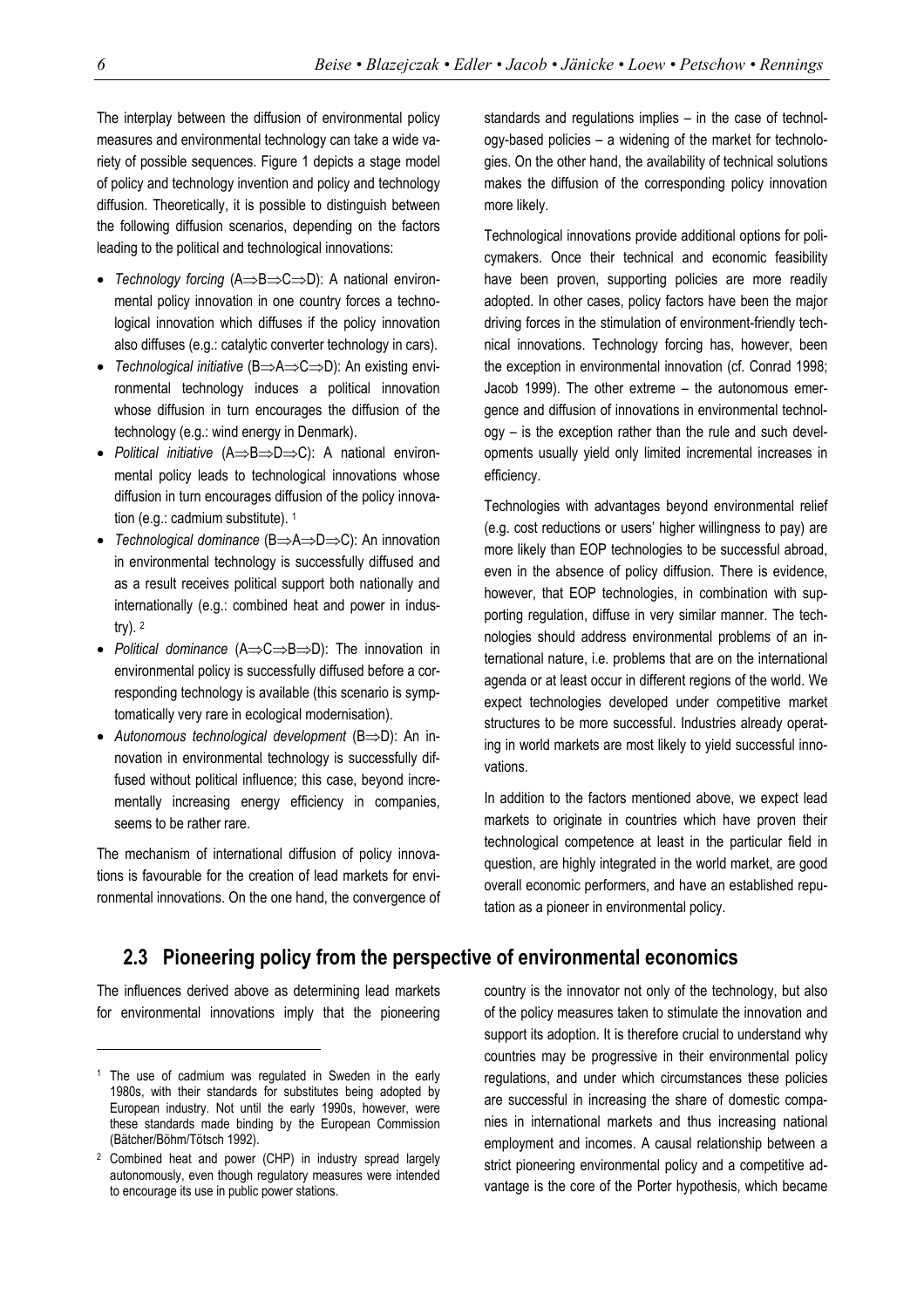<span id="page-10-0"></span>prominent in the 1990s and is supported by a large body of case studies.

Modern game theory-founded environmental economics supports the view that a strict environmental policy implemented in advance of other countries – even while increasing costs to regulated companies – can improve the competitiveness of domestic enterprises under certain conditions (Ecchia/Mariotti 1994; Fees/Muehlheusser 2001; Fees/ Taistra 2001; Taistra 2000; Ulph 1996; Ulph/Ulph 1996). Several different mechanisms are suggested as being responsible for this.

Firstly, environmental policy can incite companies operating on oligopolistic international markets to behave more aggressively by pressuring them to make credible commitments to expand their market share. Foreign firms – if not supported by their governments – may then reduce their production in order to avoid having to lower prices.

Secondly, if economies of scale exist for suppliers due to learning, or for users of environmental technologies due to network effects, and the environmental policy diffuses to foreign countries, domestic firms can gain market share. It is important that foreign environmental policy neither follows too early, i.e. before economies of scale have become effective, nor too late, in which case domestic enterprises will bear higher costs than their foreign competitors over an extended period. Companies manufacturing environmental products are more likely to improve their competitiveness if foreign environmental policy is strict and foreign demand for environmental technology reacts strongly. For domestic users of environmental technology it is essential that foreign demand for their products does not strongly react to prices.

Thirdly, if innovation offset exists, i.e. if the cost of compliance is offset or more than offset by cost savings through innovation, the environmental policy stimulating such innovation creates a cost advantage relative to foreign competitors, but only so long as environmental policy abroad does not follow. It is not always apparent why environmental policy is necessary to motivate companies to invest in profitable innovations. One possible reason is conflict between owners and management.

Fourthly, greater willingness to pay for environmentally sound process technology or goods produced by environmentally friendly means leads to increased competitiveness for suppliers or users of such technologies, respectively.

## **2.4 Companies and strategic management**

To explain the emergence of innovations and their international diffusion, it is not enough to examine country-specific factors or properties of an industrial sector alone, when only few companies compete internationally. The characteristics of firms must additionally be taken into account. Two approaches from management sciences which explain the strategic management of companies may be utilised in this context: on the one side, Porter's strategic positioning school and, on the other, the resource-based view (from static to more dynamic views). Strategic positioning builds on theories of industrial organisation, whereas the resource-based view builds on several research traditions, including, for example, evolutionary theories. Furthermore, the resourcebased view may be interpreted as one part of a traditional SWOT analysis (strengths and weaknesses) and the strategic positioning school as representing the other part (opportunities and threats) (Spanos/Spyros 2001; Rugman/Verbeke 1998). The following hypotheses build on these traditions, as well as on some lessons of the case studies.

- 1. The strategic choices of a company take into account its positioning within a market, as well as the development of capabilities of the firm in a dynamic context.
- 2. With regard to the environment, the strategic choices of companies must take into account the environmental pol-

icy of the home base, the national environmental policies of other countries and of the international arena, and the action of other societal and supranational actors in a dynamic framework.

3. Companies therefore must decide either to develop "green" capabilities to comply with policy or, in the case of non-enforcement, not to react. The specific environmental policy and institutional context must be considered in this decision. Therefore, a general rule may not exist. The following matrix shows some possible interdependencies.

## *Figure 2: Corporate Strategy with National and International Environmental Pressures*



*Source: Rugman/Verbeke (1998).*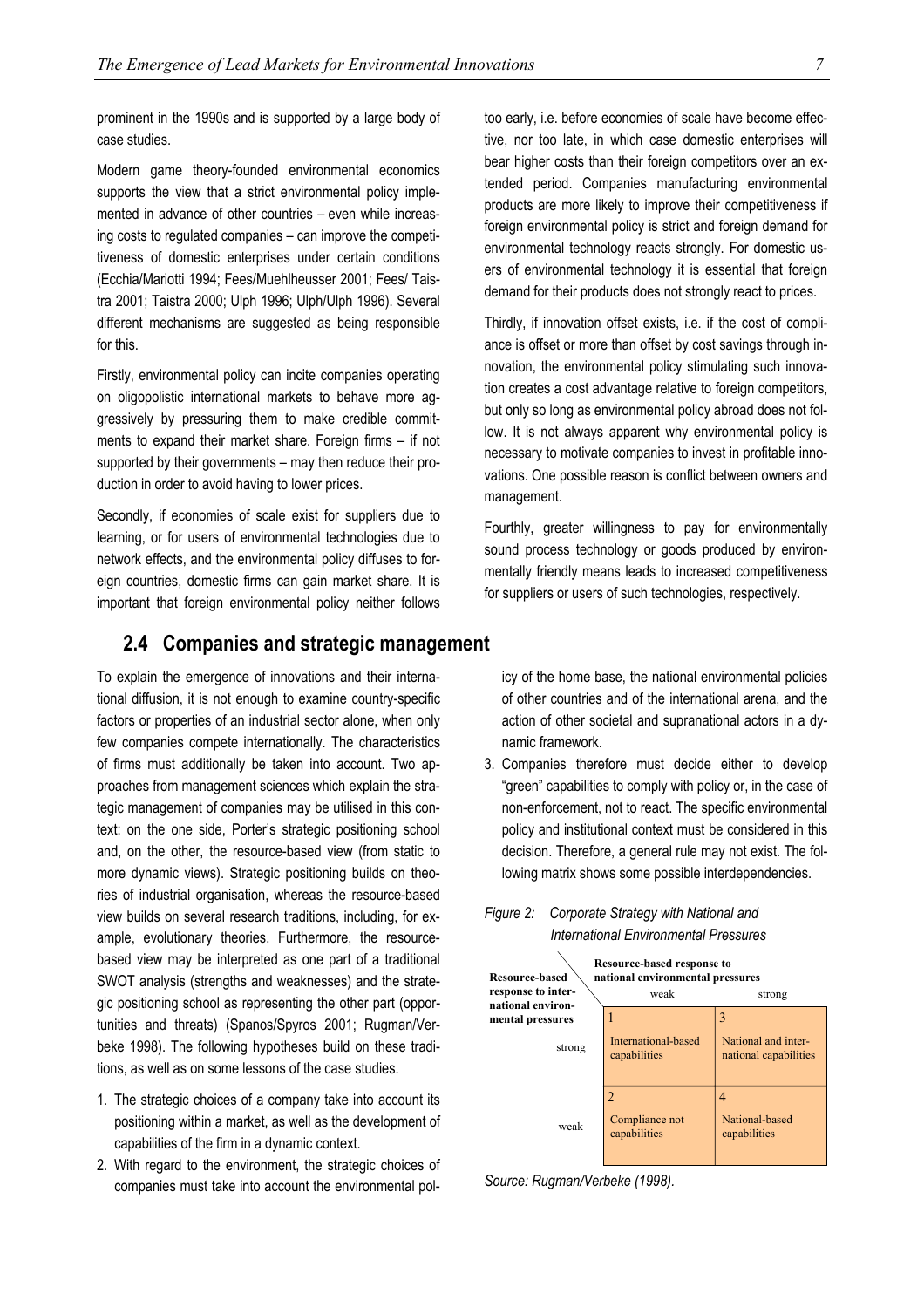- <span id="page-11-0"></span>4. From a dynamic perspective, the creation of a lead market might start in quadrant 4 with the development of nationally based capabilities and then – with the diffusion of environmental policies – move to quadrant 3, where national and international markets and capabilities are created.
- 5. Environmental policy is not independent of company action. National environmental policymakers usually take into account the position of the firms in their country when negotiating international environmental agreements or the development of supranational environmental policy, e.g. in the European Union.
- 6. Further differentiation is necessary with regard to environmental innovations created in a pilot market. Is this development mainly driven by market forces, as suggested by the lead market theory, or by regulatory meas-

ures? In both cases, the strategic situation of firms must be taken into account.

7. Multinational enterprises with production locations in various countries must comply with different policy patterns and societal behaviour, and must react to these different challenges. They must make strategic choices; they have the possibility of learning from the varying circumstances, creating special corporate capabilities and thus playing an important role in the diffusion of technological as well as organisational innovations, and may further create "green" corporate capabilities. It must be taken into account that the context of "green" innovations (especially the creation of a lead market) might not be the place of production. One main reason for this is the transferability of innovations between contexts, especially by multinational companies.

## **3 Towards an Integrated Model of the Lead Market for Environmental Innovations**

The emergence of lead markets for environmental innovations cannot be explained by a single disciplinary approach. All of the distinct theoretical approaches, defined by their methodologies and their respective subjects of research as described above, contribute to the analysis of this phenomenon. In this paper we attempt to integrate the approaches in a multi-level analytical framework (Figure 3).

The framework, however, is not a deterministic one. The factors which can influence lead markets for environmental innovations, as derived from the theoretical discussion above, are expected to be positively correlated statistically with the emergence of a lead market. The statistical validation is not examined in this paper. Instead, we report the results of several case studies to illustrate the national factors responsible for the international diffusion of the environmental innovations analysed.

This new model of international diffusion of environmental innovations should explain the internationalisation of environmental innovations compared to national adoption without international diffusion. We utilise the lead market factors as the main explanatory factors for the internationalisation process[.3](#page-11-1) The reason for this is that international diffusion, in contrast to national diffusion, cannot be directly explained by policies, but only by economic or political reasoning, as no actor or policy has the power to pressure all companies

 $\overline{a}$ 

world-wide to adopt an innovation. The theory integration is accomplished by integrating the additional arguments for environmental innovations into the lead market factors (policy diffusion, Porter effect) and modelling the impact of actors and policies on the lead market factors.

The policy level consists of actors and policies. It comprises a range of different national and international actors. It includes governmental and economic actors, as well as NGOs and their respective international organisations. The role of multinational companies in the international diffusion of environmental innovations by the various means described above is located at this level. All actors, their interests, their specific resources, and their corresponding strategies form a policy pattern (Blazejczak et al. 1999). This encompasses instrumentation (such as emissions control legislation, tax regimes, subsidies for specific technologies, etc.), policy style, and the configuration of the involved actors. Our case studies, which we describe below, confirm the need to look beyond single policy instruments and to consider the framework in which the policy measures are applied.

The elements of the policy level can have a direct influence on the willingness of a country to adopt innovations. This relationship is marked with (1) in Figure 3. Our analysis of the relationship between a policy pattern and the willingness to innovate builds on the results of a preceding research project (Klemmer et al. 1999). The Klemmer project focuses on the likelihood that innovations occur at the national level. Yet it does not elaborate under which circumstances an international diffusion of innovations occurs. The traditional impact

<span id="page-11-1"></span><sup>&</sup>lt;sup>3</sup> The stage model in figure 3 is a complementary taxonomy that includes the sequence of policy and innovation diffusion but is not explanatory.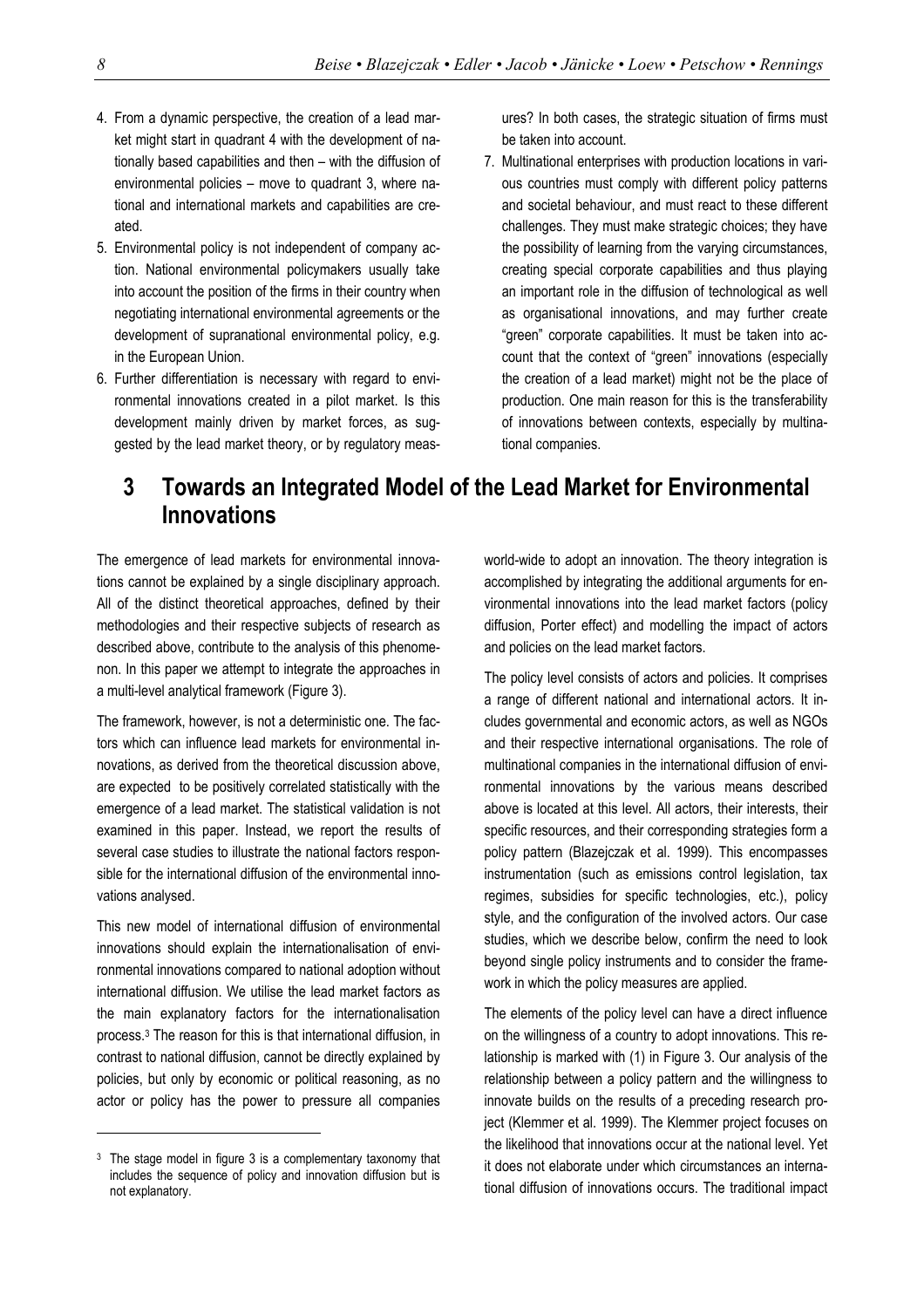<span id="page-12-0"></span>of policies on the adoption of innovations in a country (1) is not sufficient to account for the distinction between lead markets and idiosyncratic innovation markets that adopt innovations not adopted by other countries. This can be achieved only by the inclusion of the lead market factors. Our further analysis should reveal to what extent policy patterns and actors have an influence on the internationalisation factors of environmental innovations (marked as (2) in Figure 3).

The internationalisation factors constitute the second level of the model. We argue that the environmental policy-specific arguments can in principle be assigned to the five lead market factors elaborated in innovation economics and described in section [2.1.](#page-5-1) The analysis within innovation economics has focused on the relationship between the lead market factors and the potential of a country to lead the adoption of a specific innovation design internationally (marked as (3) in Figure 3). These factors are likely to improve the chances for an innovation to diffuse internationally

(marked as (4) in Figure 3). To apply the model for environmental innovations, the lead market factors are adapted to the specific context of environmental innovations. The fact that policies diffuse between nation states or are harmonised in international organisations provides an additional strong factor in favour of the internationalisation of environmental innovations. Policy diffusion internationalises other innovations as well, such as pharmaceuticals or product safety improvements. The traditional lead market model integrates the arguments for international policy diffusion as a transfer advantage (Beise 2001: 102). The regulatory context of countries seen as pacesetters in the development of environmental policy is often transferred to other countries that are risk-averse. Such a pacesetter position may be gained either through innovativeness or through an important role in international organisations. In environmental innovations, policy diffusion plays such a prominent role that we add it as an extra internationalisation factor.

*Figure 3: Framework for Analysing the International Diffusion of Environmentally Responsive Innovations* 



The market structure advantage, which describes competition as the most important factor in pushing innovations, is interpreted in the context of environmental innovations as the "Porter effect". The Porter effect is the main argument in environmental economics to explain why, in the absence of policy diffusion, national regulation leads to global innovations. The main idea of the market structure advantage is that there are innovation opportunities hidden in the technological opportunity space and that market forces push companies to discover those opportunities. The greater the competition, the more likely it is that companies will discover profitable innovation opportunities. Porter and van der Linde (1995) argue that environmental innovations can also be profitable, but that, due to complacency, companies often do not pursue them. Environmental innovations, however, are driven less by competition than by regulatory means. To denote these differences, we refer to the market structure advantage as the Porter effect. The open question is what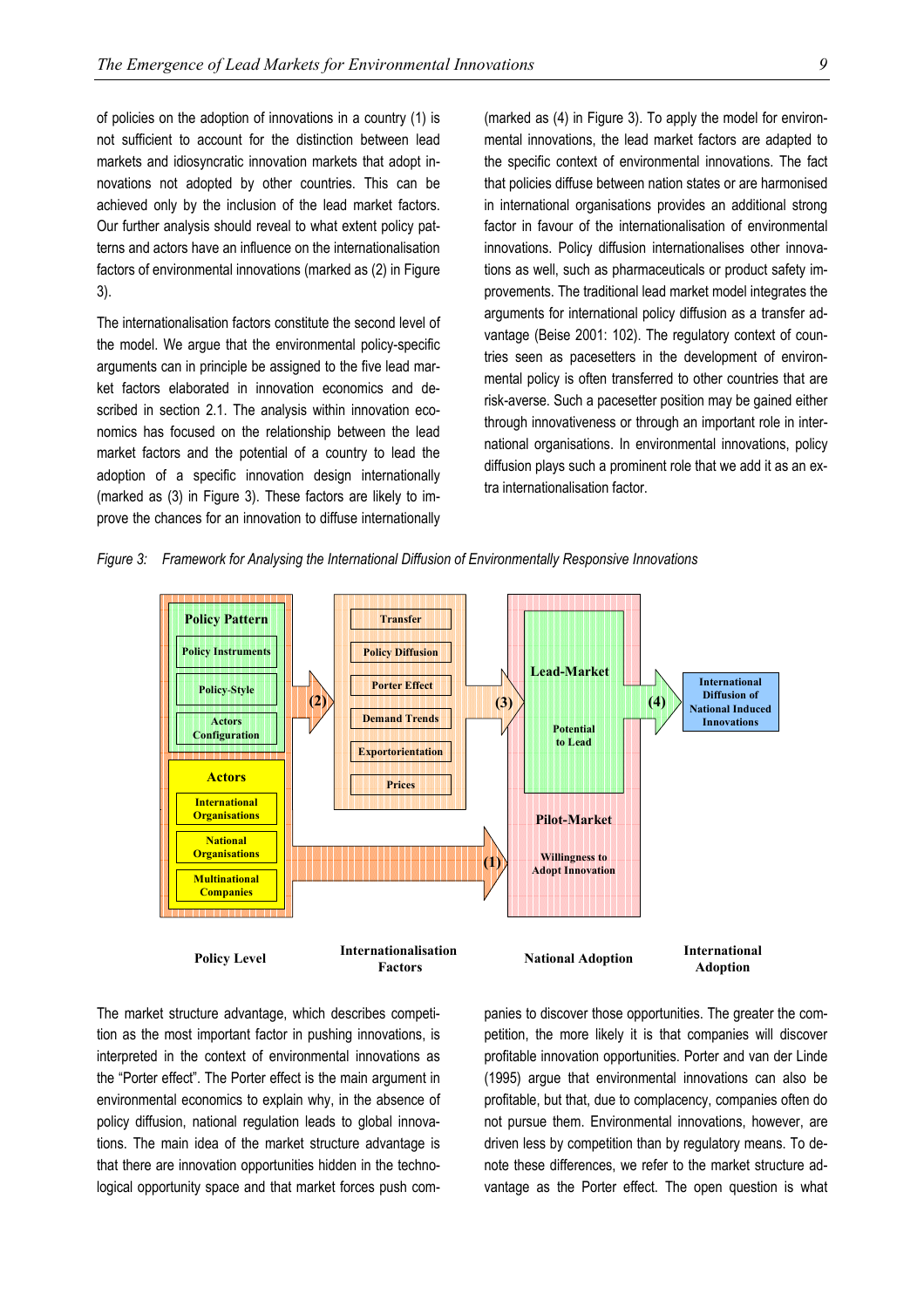<span id="page-13-0"></span>kinds of regulations can push companies to develop innovations that are profitable in foreign countries as well as in the domestic market.

The internationalisation mechanisms are based on countryspecific attributes. They can, however, be influenced by various political and public actors and policies. For example, a tax regime can actively change factor prices for energy, pushing a country to the forefront of an international factor cost trend. Multinational companies can have a large impact on the international transfer of innovations and policy diffusion; international organisations can spur policy diffusion, which contributes to lead effect.

The framework illustrated in Figure 3 can be used to analyse the impact of policies on the lead market role of countries in environmentally responsive industries. It complements the traditional relationship between the policy level and the national adoption of innovations. The determinants of the lead market role of a country are modelled as a function of its lead market factors (relationship 3 in Figure 3). The lead market factors themselves are determined by the policy level (relationship 2).

The framework can be used to analyse the effects of policies and actors on the adoption and international diffusion of innovations. Its advantage over former studies of environmental regulation is that it makes a clear distinction between national and international adoption. With the help of the lead market concept of the international diffusion of innovations, this distinction can be theoretically substantiated. The original concept put the reasons for the international success of innovations down to theoretical attributes of countries. The traditional policy analysis focused on the effect of policies and styles on national innovation development and adoption. Our reformulation within the framework of environmental innovations emphasises the role of policies and actors on the internationalisation of innovations. Relationships (1), (3) and (4) are not only validated by theoretical reasoning, but supported by a rich literature, as well as by the results of our case studies. If these relationships are accepted, the next steps in research can concentrate on relationship (2). From the causal relations observed, we are particularly interested in drawing conclusions as to how policy patterns can be designed which are likely to stimulate environmental innovations that diffuse to other countries.

## **4 Case Studies of Lead Markets from Literature Studies**

From these distinct theoretical perspectives, altogether 13 cases of environmental technologies and organisational innovations in the literature were explored with regard to their pioneering and lead markets. The selection criteria for the case studies were mainly pragmatic. The cases had to be well documented in the literature, they had to represent marketable environmental innovations, and a wide variety of sectors and countries had to be included. The case studies followed a common questionnaire asking for: (1) a descrip-

## **4.1 Fuel-efficient passenger cars**

Fuel-efficiency is a means of reducing the emission of greenhouse or other harmful gases. Fuel-efficient passenger cars are cars that consume a low level of fuel per 100 km. They are powered by petrol or hydrogen, or are equipped with both petrol and electric engines (hybrid cars). In Germany the most fuel-efficient cars are known as "3-Liter-Autos", meaning that they consume less than 4 litres per 100 km. In the 1990s this limit was a realistic goal for most car manufacturers in the context of European driving habits and design preferences, and policies such as favourable tax treatment were introduced to support it. Since the end of the 1990s, there have been several German car models that are within this low consumption limit.

tion of the innovation design, the lead market, the regulatory measures taken in the pioneering country, and the actors involved; (2) an analysis of the lead market factors of the *country*; (3) the lead market factors of the *innovation*; and (4) the lead market factors of the *policies* supporting innovation and diffusion. In the following, a summary is presented of those case studies in which the phenomena of lead markets are most obvious.

Modern fuel-efficient passenger cars use a bundle of technologies aimed at reducing fuel consumption. The most effective technologies in reducing fuel consumption are the use of low-weight materials, the enhancement of the aerodynamics of the car body, and the optimisation of the combustion process. The latter has been the development path most frequently taken, partly because it is the most efficient and partly because of market preferences. Indeed, cars have become heavier over time and body design must follow safety as well as aesthetic criteria (Franke 1998). Among motor technologies, high-pressure direct injection, and in particular the common-rail injection system, has been the most successful since the 1990s. High-pressure injection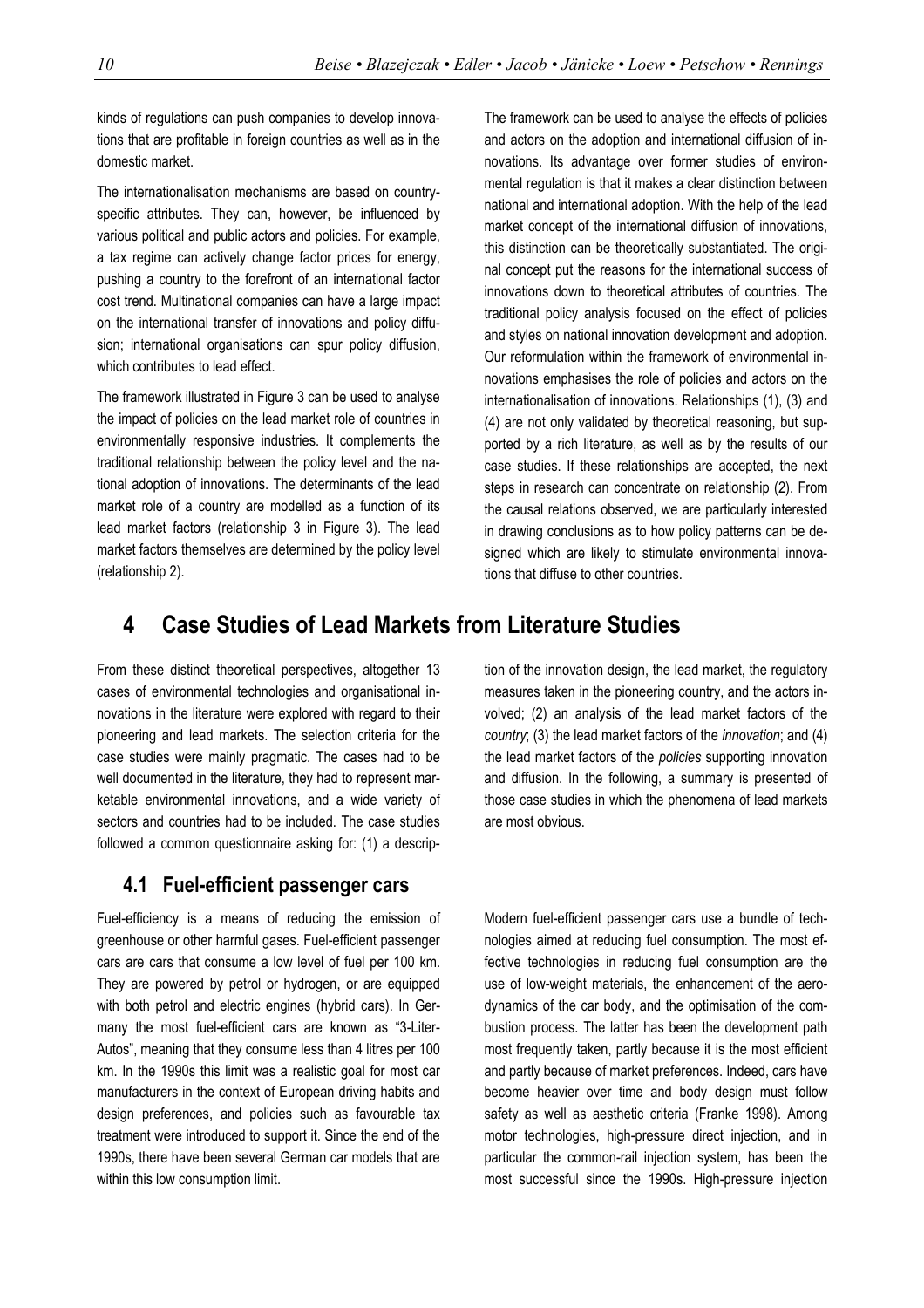<span id="page-14-0"></span>improves combustion and lowers the emission of exhaust gases while increasing the car's performance, notably its acceleration. In diesel engines high-pressure injection became almost standard during the 1990s (Figure 4 International Diffusion of Diesel Pressure Injection). The modern injection systems were developed by several car companies in Europe and Japan. Germany was the lead market. The US and Japanese markets lagged in this technical change, since the proportion and reputation of diesel-powered cars are much lower in these countries (Petersen/Diaz-Bone 1998).

### *Figure 4: International Diffusion of Diesel High Pressure Injection*



#### *\* USA: predominantly light trucks Source: Bosch/ZEW*

There are only few policy instruments in the automobile industry that directly stipulate the fuel consumption of cars. The US introduced a fuel economy rule (CAFE) for new cars in 1975, and is the sole country to have passed such legislation. For all companies selling cars in the US, it sets as a minimum fuel-efficiency requirement the average consumption of all cars sold in one year, or 8.77 litres per 100 km. Up to now, this rule has not been adopted by other countries. In Europe, a voluntary fleet consumption reduction plan by the European Automobile Manufacturers Association prevented its establishment in legislation. One of the reasons that this regulation has not diffused internationally is that it has proven ineffective. Its main weakness is that it does not affect demand. Firstly, automakers have the option of violating the rules and paying fines if demand favours less fuelefficient car designs. Secondly, there is a loophole in the law that coincided dramatically with a market trend in the US. Light trucks, which became the most successful models in the US, were granted a much higher limit (11.63 litres per 100 km). Light trucks now account for more than 50% of all sales and 41% of oil consumed. The effect of CAFE on fuel consumption has therefore been low or even negative, since the market share of light trucks has increased dramatically. US cars still consume fuel at the highest rates in the world.

There are few incentives for consumers to buy fuel-efficient cars. Correspondingly, there is no demand for fuel-efficiency and no incentive for car producers to lower average fuel consumption below the threshold (Bommer 1996).

Legislation in the auto industry is mainly aimed at reducing exhaust gases from passenger cars. Specific regulations vary from country to country, however, with the effect that different engine technologies have proven most efficient, depending on the given emissions requirements. In the United States, emissions-reduction policies specifically target harmful gases such as  $NO<sub>x</sub>$ , while in Europe regulations focus on CO<sub>2</sub>, the gas primarily responsible for the greenhouse effect. Since CO<sub>2</sub> emission is directly proportionate to the volume of fuel consumed, a reduction in  $CO<sub>2</sub>$  is only possible through higher motor fuel-efficiency. NO<sub>x</sub>, on the other hand, can be reduced by catalytic converters and improved combustion processes without decreasing fuel consumption. The European regulation therefore applies direct pressure for higher automobile fuel-efficiency. Another effect of these differences is that diesel engine technology was boosted by European legislation, while the US rules discourage the adoption of diesel cars. Diesel engines are the most economic combustion motors today. The limit of three litres of fuel per 100 km is only achievable through modern diesel technology. However, diesel engines have higher  $NO<sub>x</sub>$  emissions than comparable petrol engines. Diesel engines are therefore not an attractive technology for US car manufacturers aiming to follow US emissions regulations with as little R&D as possible. Yet, as diesel engines are the most promising technology to reduce fuel consumption in the short term, European automakers have concentrated intensive R&D effort on refining diesel engines to achieve reductions not only in CO2, but in NOx as well.

What factors made the fuel-efficiency innovations adopted in Europe more successful? Firstly, Europe has the highest fuel prices in the world, making such innovation most beneficial there. Yet, while there is a global trend of increasing petrol prices, the differences, especially between some European states and the US, are still so great that fuel-efficiency alone cannot persuade US consumers to adopt the innovation. The only innovations to have diffused internationally are those that do not just reduce fuel consumption, but also enhance other attributes of the car in keeping with global passenger car design trends. Over time, cars have become heavier, more luxurious and more powerful. High-pressure direct injection has proven to be a great improvement in diesel engines, which previously suffered from low performance. The main reason for the international success was neither the fuel-efficiency legislation, nor the other environmental factors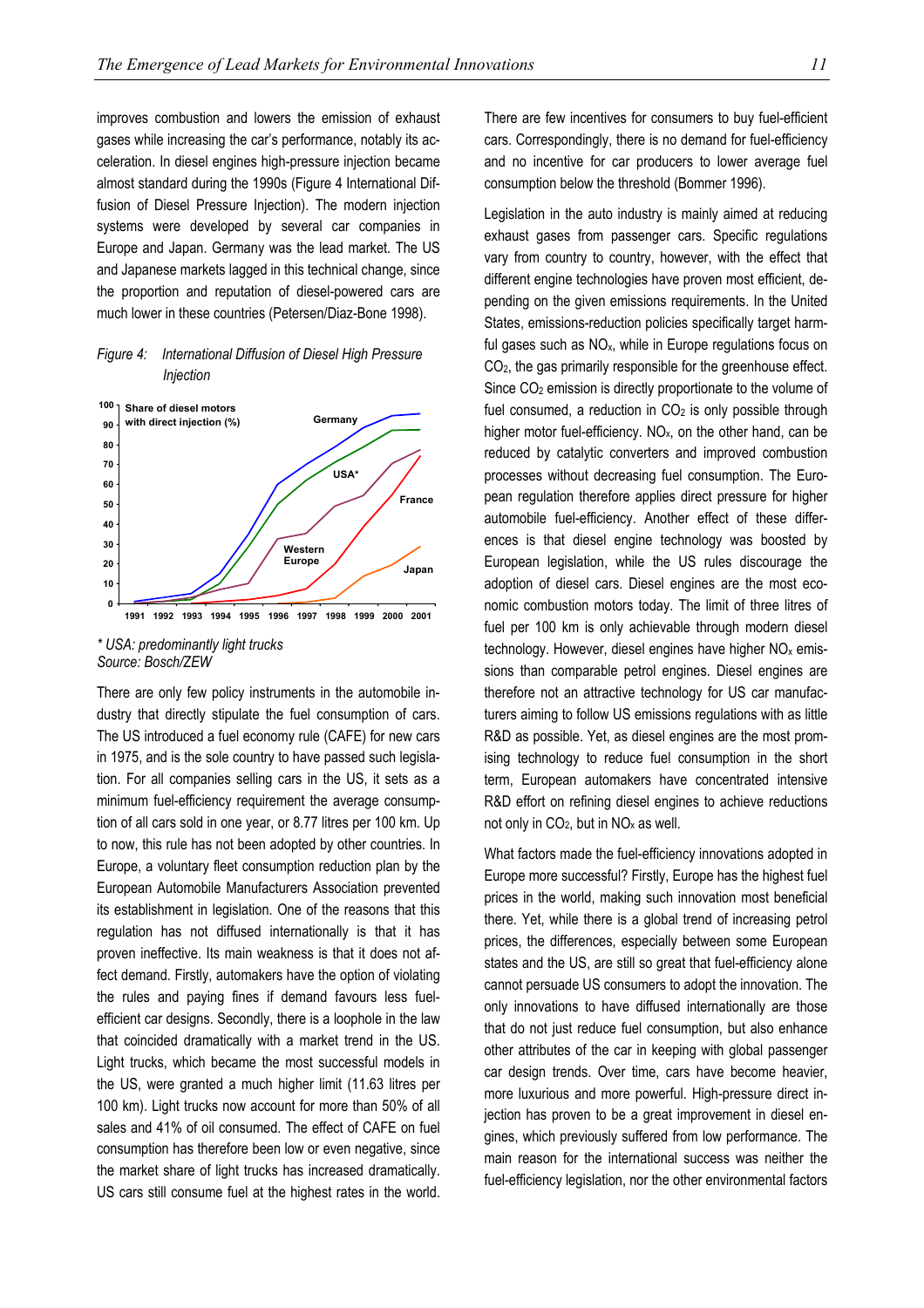<span id="page-15-0"></span>that make fuel consumption more economical, but the general lead market attributes of the European market, which is often at the forefront of vehicle technology. Since the benefits of fuel-efficient technologies for the car owner are still low in the US, only innovations that offer additional benefits diffuse world-wide. This internationalisation mechanism is close to the Porter hypothesis: Pressure for environmentally responsive innovations in a market context that is most demanding, sophisticated and has a good international reputa-

## **4.2 Wind energy**

The world market for renewable energies and especially wind energy has increased rapidly over the past decades, due to the oil crisis in the 1970s and the ensuing discussion of environmental impacts due to fossil fuels. This developing world market is dominated by two countries: Denmark, the pioneering country in wind-generated electricity, and Germany, the market with the largest installed wind energy capacity in the world. Denmark is the world's largest exporter of wind turbine generators, as is shown in Figure 5. As the comparison of the import and export markets of the two countries shows, Germany exports only a small part of its wind turbines to other countries (DEWI 2000). Whereas Denmark's wind energy industry is world market-oriented, its German counterpart depends more on domestic demand and regulation (Denmark: 81% exports, 19% imports; Germany: 10% exports, 90% imports).

International Diffusion of Wind Energy shows the penetration rate of wind energy use in different countries (measured as exploitation of wind potential) and identifies Denmark as the lead market.





*Source: BTM Consult http://www.btm.dk/Statistics.htm* 

Denmark looks back on a long history of technical development of the wind mill. As early as 1918, 120 Danish energy utilities had a wind mill with a typical size of 20 to 35 kW, accounting for 3 percent of the country's total electricity protion leads to the development of technologies that appeal to users in other countries, even in the absence of an international diffusion of policies. Fuel-efficient technologies are employed not only in small or micro-compact cars, the prototype of a fuel-efficient car, but also in large luxurious cars such as Mercedes-Benz. These cars are more successful internationally than any other type, and it can be expected that the most successful fuel-efficient car will be a midsize sedan rather than the 3-litre cars currently available.

duction. The "Danish concept" is traditionally characterised by three rotor blades. Beginning in the 1950s, direct current generator plants were replaced by generators producing alternating current (the corresponding modern version is the asynchronous generator). The third typical feature, the modern wind energy converter, was also developed before the oil crisis. Today's converting systems are equipped either with pitch or active stall regulators, two different techniques for increasing flexibility of response to changing wind forces.

*Figure 6: International Diffusion of Wind Energy* 



*Source: IEA/OECD (2002), Lehmann/Reetz (1995)* 

While wind energy was long regarded as too expensive to compete with fossil fuels, the situation changed during the oil crisis. Several countries began to install big wind power plants of one megawatt or more, such as the GROWIAN in Germany. The plants failed, however, as they were economically inefficient. The main criterion in the technological development of such large wind power plants was their compatibility with the existing system of large, centralised fossil and nuclear energy plants. Energy utilities had no incentive to undermine their established system by developing a decentralised alternative system of renewable energies. Today GROWIAN is often cited as a project undertaken by actors who wanted to demonstrate the unfeasibility of wind energy, an indicator that wind energy development in Ger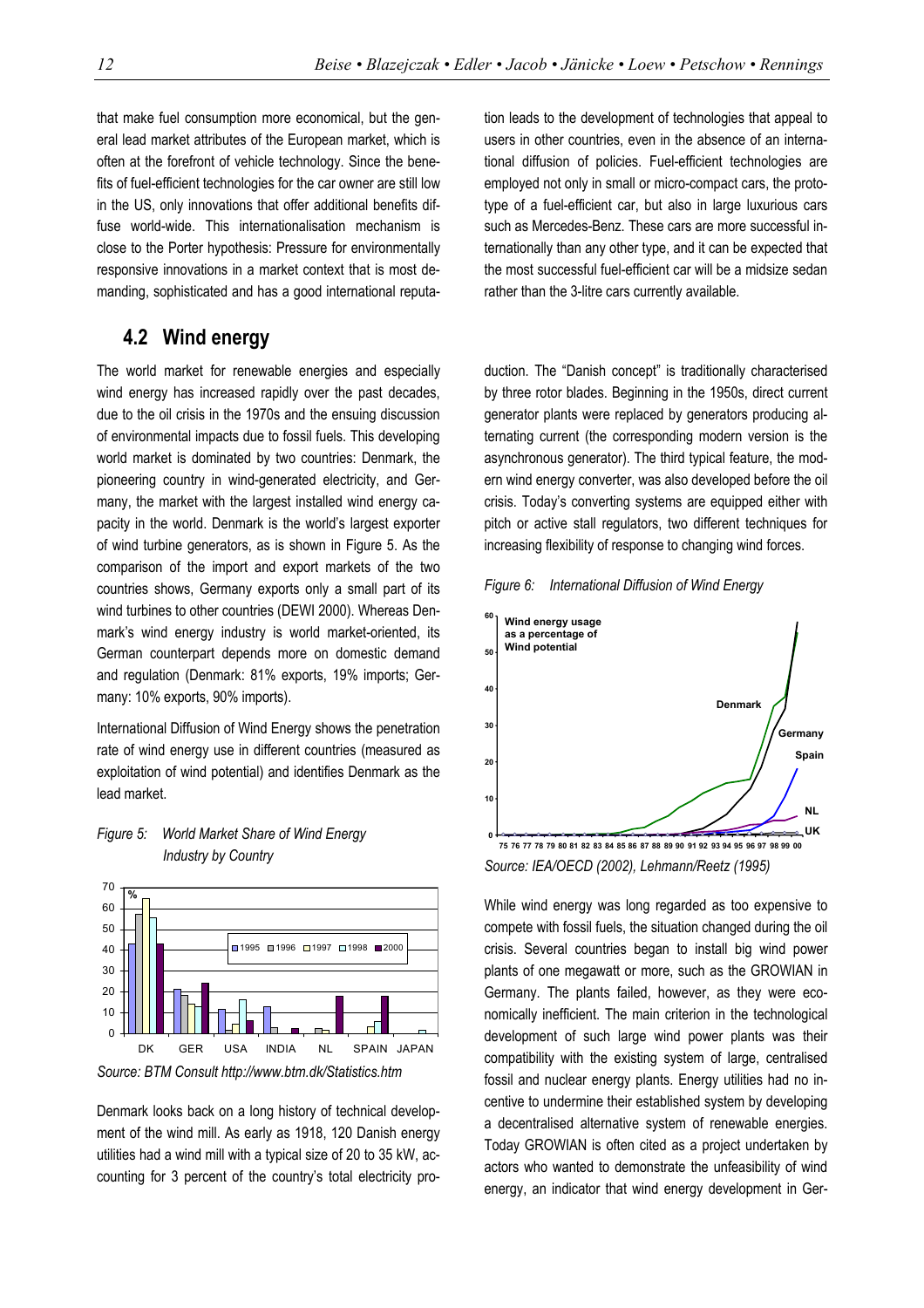many was not guided by economic reasonableness. In contrast, the technological development of wind energy in Denmark was characterised by more variety and flexibility. Although some experiments with large wind power plants were undertaken, the industrial and economic breakthrough was achieved through the continuous improvement of smaller converters. The new class of 55-kilowatt wind turbine generators developed in 1980-81 reduced costs by about 50 percent. In the 1980s many technology support programmes were set up all over the world, e.g. in California. Thousands of Danish Micon 55-kilowatt wind turbines were exported to Palm Springs. The Danish producers had the first-mover advantage, which they had gained when they started industrial production of wind turbines five years earlier than their competitors (http://www.windpower.dk). Since the 1980s, the size of wind turbines has increased continuously. This is the globally dominant technical trajectory and may lead to generators as big as GROWIAN. But at all times, the generator predominantly used in the Danish market has also been the most commercially successful design world-wide. The Danish market took a realistic and economically rational approach to wind energy.

In Europe, three different strategies for supporting wind energy can be observed (Langraf/Kellner 2000; Haas et al. 2000):

- renewable energy feed tariffs (REFITs),
- bidding systems, and
- tradable permit systems for renewables.

Some countries have implemented systems with additional incentives, such as tax reductions or specific depreciation privileges for renewable energies.

Renewable energy feed tariffs (REFITs) have been implemented in Germany, Denmark, Spain, Italy and Austria, and have also been used temporarily in Ireland (until 1994) and the Netherlands (until 1995). This system introduces fixed prices for green electricity bought by energy utilities from producers of renewable energy. Thus, the system can be described as a subsidy for wind energy. The REFITs system has fallen under criticism, since it is in conflict with the current trend of liberalising energy markets. Its main advantage is the low risk for investors, which has lead to a wind energy boom in countries with REFITs systems. On the other hand, this is also a disadvantage, since the competitive pressure on producers is low, too. This may lead to a system with higher costs for wind energy compared to a more competitive system.

Bidding systems have been implemented in the United Kingdom, France and, since 1995, Ireland. Competition among electricity producers is created by calls for tender from an agency representing the government. Energy utilities are obligated to buy a fixed amount of renewable energy per year from different sources. The quantity is set by the authority, and suppliers with the lowest price are selected to produce it. Energy utilities are compensated for additional costs by a national levy on energy which must be paid by all energy consumers. The bidding system leads to high competitive pressure and low costs and prices. In 1997 average wind energy prices in Germany were twice as high as in the United Kingdom. In the bidding system, only the best wind locations have a chance of succeeding. The prices of the REFITs system are higher, since they are oriented to estimated average costs of wind energy. One problem with bidding systems is the high risk for investors, compounded by an application process that is often characterised as expensive, time-consuming and bureaucratic. A further problem is the lack of continuity, since bidding conditions are subject to frequent change. Consequently, no significant wind industry could be established in any country with a bidding system.

Up to now, systems of green tradable permits for renewable energies have been introduced only in the Netherlands. Other countries, such as Denmark, are planning to switch from the REFITs system to tradable permits in the near future. Tradable permits combine the efficiency gains of bidding systems with the advantages of REFITs systems (achieving environmental goals by means of fixed targets for renewable energy development). The state sets quotas for renewable energies and issues certificates to companies producing the kind of green energy desired. The certificates can be traded on the market. Energy utilities are obligated to hold a certain percentage of renewable energy in their portfolio, i.e. they must either buy a certain amount of renewables certificates on the market or produce green electricity themselves.

Substantial differences can be identified when the regulation systems are related to the development of a national wind industry (Haas et al. 2000). In countries with the REFITs system, the wind industry developed rapidly, namely in Denmark, Germany, Italy, Austria and Spain, and, up to 1994 and 1995, respectively, also in Ireland and the Netherlands. In countries with bidding systems, wind energy use has developed very slowly, independent of existing wind resources. In France, the United Kingdom and Ireland the wind industry is poorly developed, despite an abundance of coastal regions with high wind potentials. Finally, the system of tradable permits for green electricity is still too young for an evaluation of its impact on the wind industry.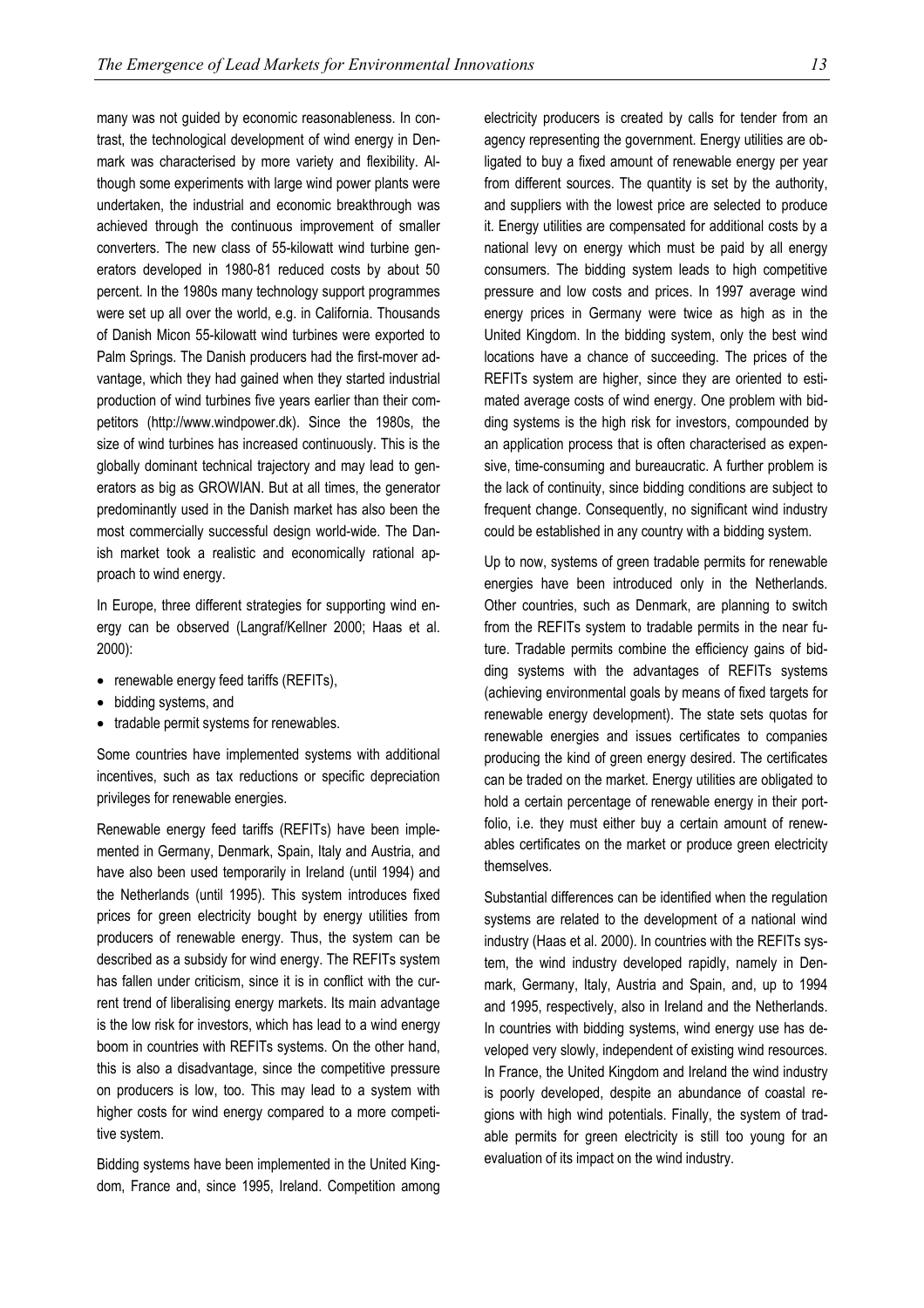## <span id="page-17-0"></span>**4.3 Substitutes for CFCs in domestic refrigerators**

CFCs are chemicals used as, among other things, coolants in refrigerators and blowing agents for insulating foam. In the late 1970s they came under the suspicion of damaging the ozone layer. This led to the steady development of an international regime aiming to phase out and replace these substances. There are three primary substitutes available: 1) partially chlorinated HCFCs, 2) non-chlorinated HFCs, with HFC 134a as the most prominent chemical, and 3) natural gases such as butane or propane (HCs).

The first class of chemicals, partially chlorinated HCFCs, have a small remaining ozone depletion potential (ODP) and are therefore considered to be a viable alternative only for a transitional period. In the long term, amendments to the ozone regime require the phasing out of these chemicals as well. The second option, HFCs, was favoured by the chemical industries in both the US and, initially, Europe. This class of chemicals has been known since the 1950s. Considerable research efforts have been undertaken and advances in production technologies made under threat of regulation and, especially in the US, the fear of expensive skin cancer liability cases. The US-based corporation DuPont has been a leader in this area. The driving force for the search for substitutes was the early commitment of the company to stop production, should the suspected damaging potential of CFCs be confirmed. The company's search for alternatives is reflected in the rising expenditures for R&D in this field (Grundmann 1999: 254) and the large share of related patents held by the company (Oberthür 1997: 93). The US was also the first country to prohibit the use of CFCs as propellants. Taken in 1977, this measure gave momentum to the search for an alternative for other applications as well.

The prospect of a technically and economically feasible alternative for CFCs accelerated the negotiations of the global regulations laid down in the Montreal Protocol of 1986. Du-Pont supported global regulation of CFCs from 1986 on, while European manufacturers such as Hoechst opposed it, since European producers lagged behind in the development of substitutes. But the European position changed gradually from the mid-1980s onwards. As a result, the world production of CFCs has declined steadily.

Whereas the US favoured the second class of substitutes, HFCs, the third alternative, HCs, became dominant in Europe. While HFCs do not harm the ozone layer, they do hold considerable global warming potential, and are therefore criticised by environmentalists. At the beginning of the 1990s, Greenpeace Germany initiated the development of a refrigerator which employed hydrocarbons (HCs) as coolants

and blowing agents. The major refrigerator manufacturers initially resisted this technology due to the combustibility of the gases. However, shortly after a small producer, in collaboration with a university institute, developed a prototype which met safety standards and Greenpeace started a public campaign in support of this company, the major German manufacturers adopted this technology (e.g. Lohbeck in 1999). German manufacturers converted to HC technology at their foreign production sites as well. Bosch-Siemens, for example, now produces on an HC basis in all of its subsidiaries. Electrolux switched to HC technology for the European market. Meanwhile, this technology has also been adopted by low-cost producers such as the Italian manufacturer Candy, which switched in 1999. Other manufacturers that have converted to HC technology are based in countries as diverse as Sweden, Denmark, France, Japan, Turkey, India, China and Cuba.

Currently, all three refrigerator coolant alternatives are on the market: CFCs are still produced in developing countries such as China and India; HFCs have gained a large market share in North America, Japan and Southern Europe; and HCs have become the dominant chemical for refrigerators for domestic use in Northern Europe. In Germany, the market share of HC technology is reported to have already reached 100% (World Bank et al. 1996). In Japan HFC has become the predominant technology for refrigerants, but HC is utilised as well. As of 2000, approximately 40% of blowing agents used in refrigerator production were based on HFCs, while 60% utilised HC (Little 2002). The jury is still out as to whether one of these two alternatives will become globally dominant, but HC has strong potential to become the global choice.

*Figure 7: Market Share of HC Refrigerators* 



*Source: Authors' calculations based on data and estimates of Sicars (1995).*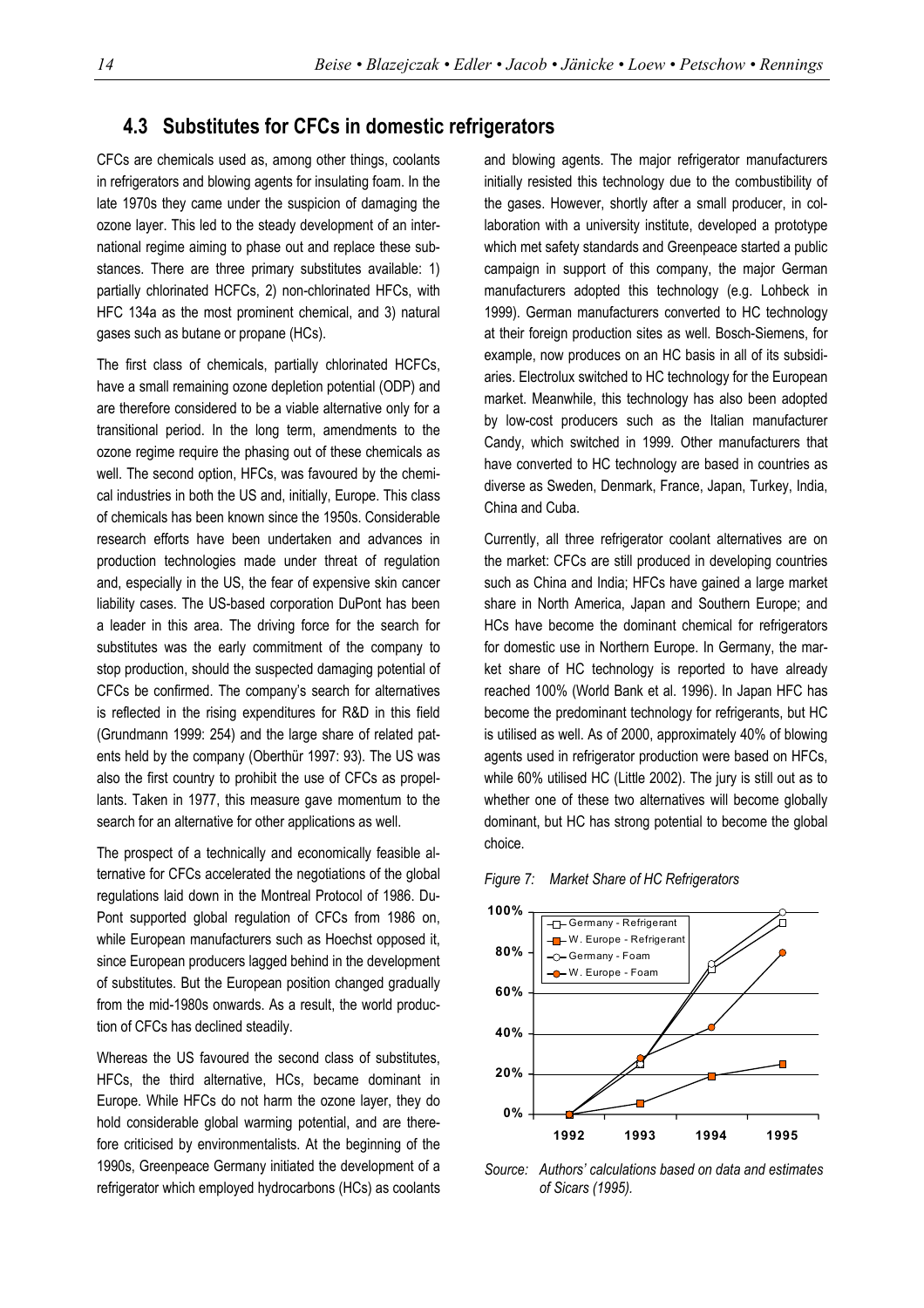There is a lack of current data on the market penetration of HC technology. Its diffusion between 1992 and 1996 in Germany and Europe as a whole, the countries leading the international development, is shown in the following graph. It should be noted, however, that the German data is included in that of Europe. There are many signs that HC market penetration in other countries has also advanced considerably by now, and that a diffusion is taking place, particularly to less-developed countries (e.g. World Bank 1996).

In the mid-1990s, HC technology had made few inroads outside of Western Europe. Minor applications were reported from Eastern Europe, Japan, China and Oceania, whereas most producers in Central and South America, Africa and Asia continued to use CFCs (UNEP 1998). In recent years, however, the share of HC-based refrigerators has grown significantly. According to a Greenpeace study, in 2000 there were more than 55 million HC refrigerators in operation world-wide (Maté n.d.). This represents a share of roughly 10%. Lohbeck estimated the 1999 world-wide production to be about 15 million units annually, or a market share of around 20% (Lohbeck 1999).

A considerable increase is owed to a conversion made by large Chinese manufacturers. It is reported that two Chinese manufacturers (Kelon and Haier) have almost completely switched their annual production of 2.5 million units to HC technology. This gives China the largest share of HC technology outside Europe (Lohbeck 1999). The conversion in China was supported by the German and Swiss governmental development agencies, by Greenpeace, and by the German manufacturer Liebherr.

Other German development assistance projects were started in India to develop a plant based on HC technology which was planned to be finished in the late 1990s (Sicars 1999). Campaigning by Greenpeace and Friends of the Earth also took place in African countries and in Australia. The Swiss/German development projects were supported by the World Bank and were part of the "Multilateral Fund" (MF) that was set up in the framework of the Montreal Protocol to finance conversion to CFC-free technologies. Countries in the South are particularly interested in HC technology, because there are no licence fees to be paid as there are for the patented HFC technologies.

Despite the early lead in the conversion from CFCs, in the US the HC campaigning has not been successful. A recent study comparing the HFC and HC technologies argues that the US producers are unlikely to adopt this technology because US manufacturers are concerned that even a small risk of accidents due to the flammability of HCs may result in large financial claims and product liability insurance cost could increase significantly (Little 2002). The predominant type of refrigerator in the US is not only considerably larger, but also has an automatic rather than manual defrost system, which would lead to higher safety requirements if HC technology were applied. Furthermore, it is more difficult to meet the mandatory energy-efficiency standards with HC technology. The same study argues that the overall contribution of HFCs to global warming is only of minor importance as compared to CO2. This view of important barriers in the US market is countered by other authors, mainly based on the European experience, with almost no accidents, improvements in energy efficiency, and a switch to automatic defrost as well (overview in Lorentzen 1995).

Despite Greenpeace's campaign in favour of HC technologies and the above-mentioned government projects to support their adoption in developing countries, there are few countries with policies that discourage the use of HFCs or favour HC. Although HFCs are affected by the Kyoto Protocol due to of their global warming potential (GWP), specific policies are rare. The Danish Environmental Protection Agency published a plan to phase out their use, along with that of other fluorinated gases, by 2006. French climate change strategy covers HFCs and proposes voluntary agreements for their reduction, as well as an extension of the planned  $CO<sub>2</sub>$  tax in accordance with their GWP. The UK draft climate change programme states as a general principle that HFCs should be avoided wherever acceptable alternatives are available. The Netherlands specifies a reduction target of 23%. In other countries (Germany, Belgium, Austria), subnational regulations are in place to reduce the use of HFCs. Ecolabels are planned in Austria, and are implemented for refrigerators in Germany (Anderson 2000).

The main driver for innovation in the lead country, Germany, has been the campaigning by Greenpeace. Their activities have also been important for the diffusion of HC technology in Europe and in developing countries. This diffusion was promoted by development aid projects sponsored by the Multilateral Fund, and by the adoption of this technology by German producers in their foreign subsidiaries as well as at home. It is too early to tell whether this technology will be adopted in the US as well, but European experience and NGO activities in the US make this conversion more likely.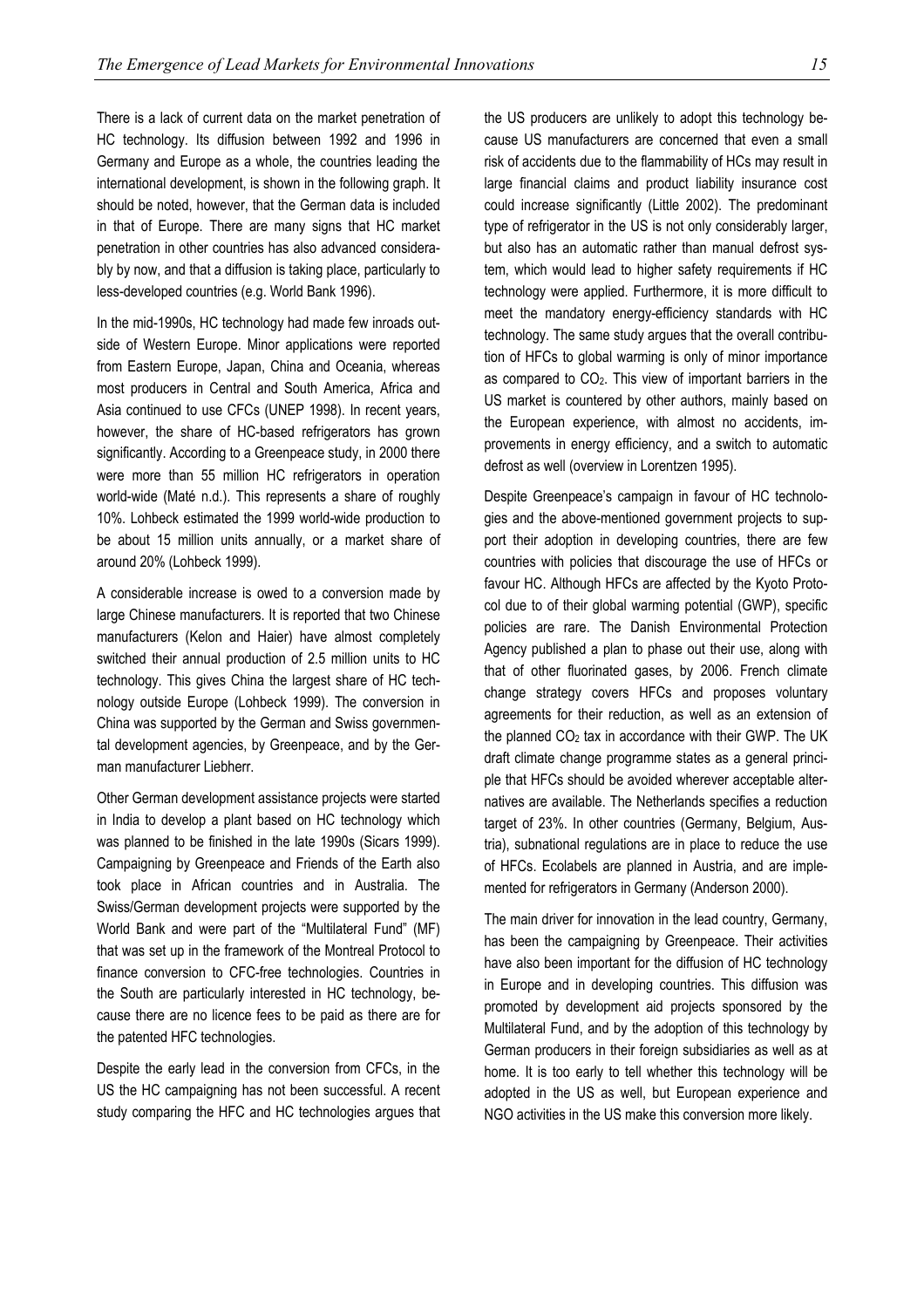## <span id="page-19-0"></span>**4.4 Chlorine-reduced pulp production**

In the process of producing pulp from woodchips one major problem is to reduce the lignin content of the pulp as much as possible (delignification). This has an immediate impact on the pulp quality. The brightness of the resulting paper (or cardboard) depends on the percentage to which the lignin parts have been separated. At the same time, the strength of the pulp should not be reduced. By far the largest amount of the lignin content is separated out during the so-called cooking, a thermo-chemical step in the pulp production process. The lignin content is further reduced in an additional step called bleaching.

Up to the 1980s, the production of pulp was (predominantly) based on the use of elementary chlorine in bleaching. In the mid-1980s it became known that the use of elementary chlorine leads to the generation of environmentally highly problematic chlorine compounds, such as dioxin.

When awareness increased of the danger of organochlorines – which can only be reduced through in-process technologies – Scandinavian mills were best able to adopt these technologies, as they were not locked in to secondary waste water treatment facilities. Additionally, their experience in developing in-process technologies to reduce overall waste streams put Scandinavian suppliers of pulp production technologies in a favourable position to respond to the demand for equipment to reduce chlorinated organic emissions.

The improvement in the competitiveness of Scandinavian suppliers has not been detected in analyses of trade data, however (Scholz/Stähler 1999). One possible interpretation offered by the authors is that in the pulp and paper industry the diffusion of innovations occurs via imitation rather than through trade of equipment. It can also be argued, however, that trade data on equipment for pulp and paper production thus far investigated are too aggregated to detect improvements in individual segments of the equipment market.

Several technologies with the potential to reduce chlorinated organic emissions have been developed and are applied in large-scale production facilities.

• In the technology for e*xtended delignification,* additional lignin removal is achieved by lengthening the cooking process. Pulping chemicals, which are largely recovered, are used here as functional substitutes for bleaching chemicals, which have to be disposed of. The technology was developed in Sweden by the research institute STFI and commercialised by Kamyr/Kvaerner (Sweden) for the – more common – continuous cooking processes and by Beloit (US) and Sunds Defibrator (Sweden) for the – usually older – batch processes. Retrofitting existing plants is possible in most cases, but involves high capital costs. The process results in reduced operating costs compared to conventional processes.

- *Oxygen delignification* technology uses an additional oxygen reactor between the pulping and bleaching step, to remove additional lignin in an alkaline environment. This technology can be integrated with extended delignification in one process line. Kamyr/Kvaerner (Sweden) and Sunds Defibrator (Sweden) developed and manufactured much of the technology. It is also characterised by high capital costs and reduced operating costs. Although retrofitting is possible, the introduction of the technology is more profitable when used in building up new capacity. One disadvantage is a reduction in pulp quality due to strength degradation. The supply of cheap oxygen in Japan encouraged diffusion of oxygen delignification in that country. In the US, the advantage of reduced levels of BOD, which is connected with this technology, could not be exploited, as most facilities were already equipped with biological treatment systems (due to former strict regulation of water emissions).
- *Ozone delignification* technology uses ozone as bleaching agent. Ozone has to be produced on-site, which accounts for a significant part of total capital cost. The process results in very low emissions, because all effluent can be recycled. It was developed by the pulp and paper company Union Camp (US) to meet regulatory demands under specific natural conditions for its Franklin mill. The technology was marketed in a joint venture with Sunds Defibrator (Sweden). Its installation requires high capital costs and results in reduced operating costs, especially for softwoods. Integrated with oxygen and/or extended delignification upstream, the technology allows the production of TCF pulp.
- The s*ubstitution of chlorine dioxide for chlorine* at a higher rate is a proven technology to reduce the formation of chlorinated organics. The technology is comparatively cheap and easy to retrofit. It results in moderately increased operating costs, because chlorine dioxide is more expensive than chlorine. Chlorine dioxide must be produced on-site. The problem of generating by-products in excess of plant needs has been reduced by new solutions. Installation in the US is driven by increasingly strict regulation. The highly corrosive chlorine compounds limit the potential for effluent recycling and conflict with the long-term prospect of a zero-emission or eco-cyclic pulp mill.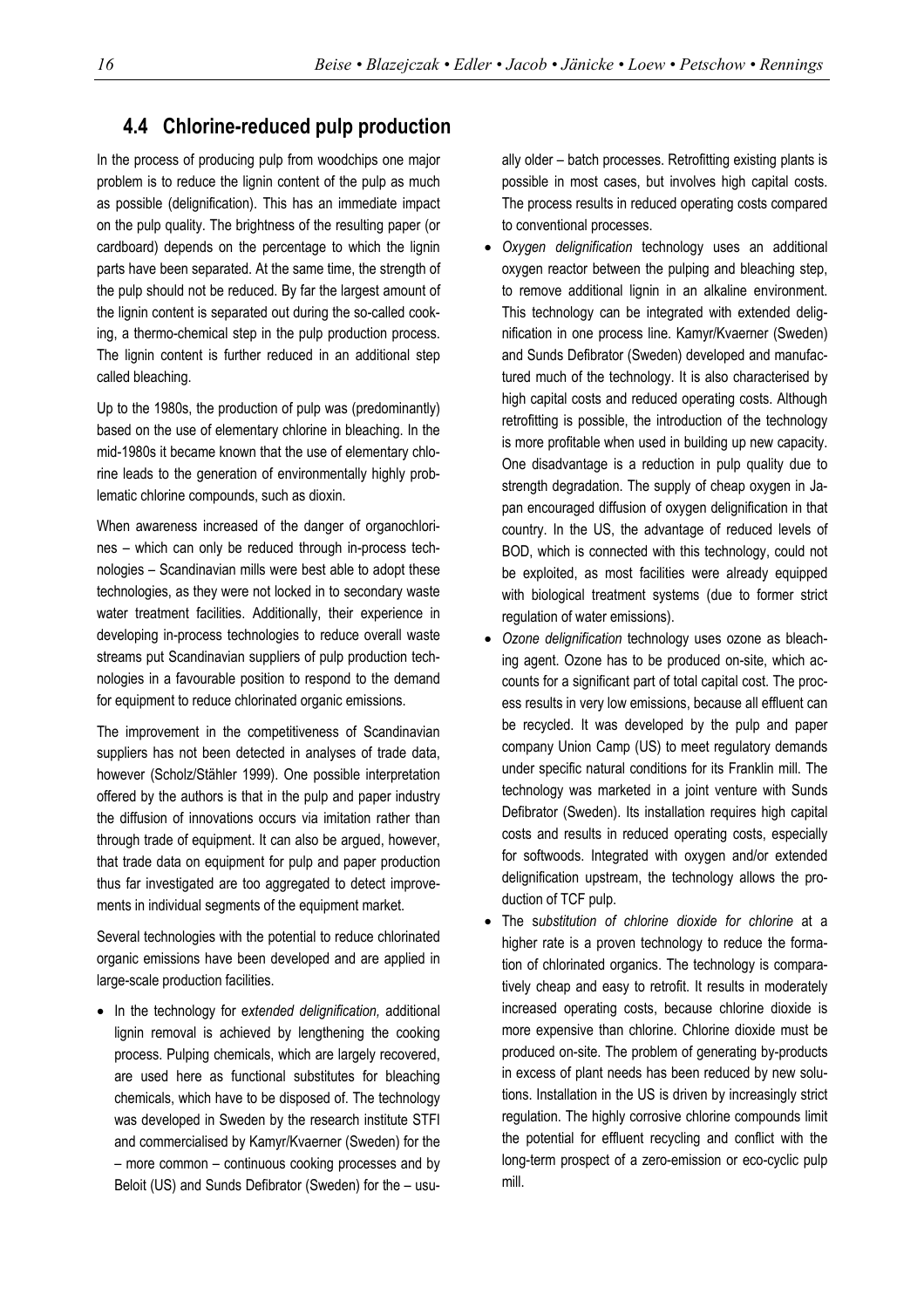<span id="page-20-0"></span>The complete substitution of chlorine dioxide for elementary chlorine results in elementary chlorine-free, or ECF pulp. A combination of technologies for extended cooking, oxygen and/or ozone delignification is the basis for producing totally chlorine free, or TCF pulp. The first TCF pulp was produced in Sweden in 1990 by a small producer. Large-volume producers soon followed suit.

The diffusion of pulp production technologies can be described by looking at the production volumes of pulp differentiated by chlorine use in production. In the US, diffusion started only in 1990, but has increased steadily since then. As can be seen in figure 8, the diffusion of chlorine-reduced technologies started much earlier in Scandinavia and had already reached 100% of production by the mid-nineties. The role of Scandinavia as lead market for chlorine-reduced pulp production is underpinned by these data.

With regard to the distinction of ECF and TCF pulp, it is obvious that TCF plays a significant role in Scandinavia but not in the US. The share of TCF pulp did not increase from 1995 even in Scandinavia. The early diffusion of TCF was supported to a large extent by Greenpeace campaigns which resulted in strong demand for chlorine-free paper in Europe, especially in Germany (indirect demand effect). Since these campaigns levelled off, incentives for a further diffusion of TCF have seemed to be missing.

![](_page_20_Figure_5.jpeg)

![](_page_20_Figure_6.jpeg)

In the 1970s the US led environmental regulation of the pulp and paper industry. Regulation required that manufacturers adopt BAT to avoid the release of conventional pollutants, such as suspended solids and oxygen-demanding organic materials. These requirements could only be met by the installation of primary and secondary waste water treatment facilities, which was very costly.

In Scandinavia, specifically in Sweden, requirements with respect to conventional pollutants came later and were more lenient. Compared to the US, comparatively few mills were required to install secondary treatment of effluents. This was due to the high assimilative capacity for conventional pollutants of the large bodies of water into which mills discharged in Sweden. It was possible to meet the Swedish requirements through in-process modifications, which reduced overall waste streams. Swedish environmental regulations are shaped by the country's participation in international agreements, such as the Helsinki Convention (Baltic Sea Convention) signed in 1974.

Once secondary treatment was installed, the benefits of TCF processes such as oxygen and ozone bleaching were reduced to avoid the release of chlorinated organics; the addi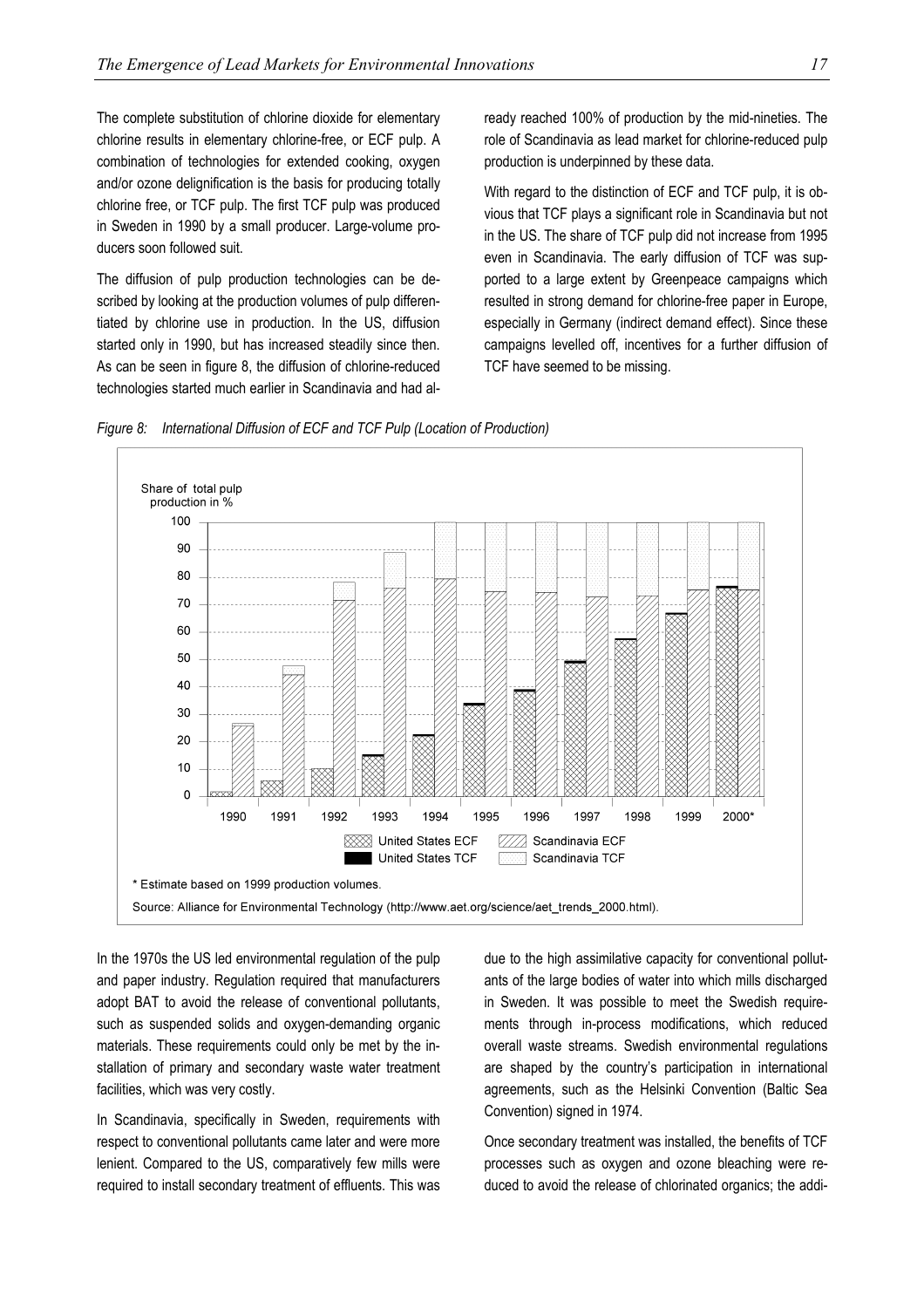<span id="page-21-0"></span>tional benefits of reduced conventional pollutants – through lower waste loads, which emerged out of the possibility of recycling chlorine-free waste streams – did not pay off.

In the mid-1980s, the release of organochlorines became a concern that could be addressed only through process changes. At that time, Scandinavian equipment suppliers had won a strong market position for these technologies. This was reinforced by the long period (more than a decade), required to bring a technology to commercialisation in this field, while US firms were required to rapidly address the problem of organochlorines. In addition, US producers of pulp were forced to make a second major investment.

The development of in-process modifications to reduce or eliminate the release of organochlorines was promoted by NGOs. In particular, Greenpeace put pressure on publishing houses in Germany to use paper manufactured from TCF pulp. This had repercussions for their Scandinavian suppliers of paper and pulp. Some early movers were able to capture higher prices for TCF paper. One impact was an increased spread of information on environmental problems, as well as their solutions throughout the world.

In the US, the threat of litigation from water sports organisations had an influence on the decision of manufacturers to adopt ECF pulping technologies. The further diffusion of chlorine-reduced technologies to newly industrialised countries, namely in Southeast Asia, was financially supported by aid agencies. An important role was also played by leading consulting firms, predominantly based in Scandinavia, who advocated the use of the most advanced technologies in the build-up of new production capacities in these countries. The few suppliers for these technologies act world-wide and are interested in selling the most advanced solutions.

The case of ECF/TCF pulp production demonstrates the advantages of regulations which encourage a reduction of the entire waste stream, thus curbing the release of yet unrecognised problem materials.

The result of this case study is inconsistent with the hypothesis that moving ahead with stricter regulation will invariably promote international competitiveness. Rather, it becomes obvious that the flexibility of the Scandinavian regulations was responsible for the good starting position of suppliers in these countries when the release of organochlorines was recognised as a problem of pulp production.

The importance of flexibility of environmental regulations has not been investigated in theoretical environmental economics models yet.

## **4.5 Introduction of the catalytic converter for cars**

In the 1950s automobile exhaust emissions were identified as a main source of smog. This led to the adoption of air quality and auto emissions standards in California in 1959, imposing requirements for the reduction of HC by 80% and CO by 60% by 1966. Through this and later legislation, California established itself as the pacesetter for US policy.

At the federal level, the Clean Air Act was passed in 1970, calling for a reduction of 90% in HC and CO within five years, and in  $NO<sub>x</sub>$  within six years. These ambitious standards were set against the backdrop of a presidential campaign which saw the candidates (Nixon and Muskie) competing in the field of environmental policy.

This was the first time that Congress had set environmental targets, which were meant to be technology forcing, since the car manufactures claimed there was no existing emissions control technology able to meet the new standards. The automobile industry, however, was not convinced that the standards would be enforced in the long term. Indeed, the EPA delayed their implementation until 1978, while in the 1977 amendments to the Clean Air Act, Congress again relaxed standards for NOx.

The automotive industry in the US might be characterised as an oligopoly, as it effectively avoids price as well as nonprice competition. In the 1970s, after the oil price shock, the sector came under heavy pressure by Japanese and European imports, especially in the small cars segment.

The requirements for emissions control were a new challenge for this industry. There were different strategies available to meet these standards: (i) modifications of engines and control systems, as well as emission control devices and (ii) the investigation of alternative power trains for automobiles. US automakers co-operated in investigating technologies they considered likely to be successful. Co-operation in this area began as early as 1954. It continued until it was finally prohibited in 1969 as the result of a lawsuit brought by environmentalists arguing that the industry denied public access to technological findings concerning emission controls.

Another case of (international) co-operation, the Inter-Industry Emissions Control Program **(**IIEC**)**, was initiated at the beginning of the 1960s. This body included Ford, several oil companies, and import manufacturers such as VW and Toyota. GM and Chrysler did not participate because of the antitrust law.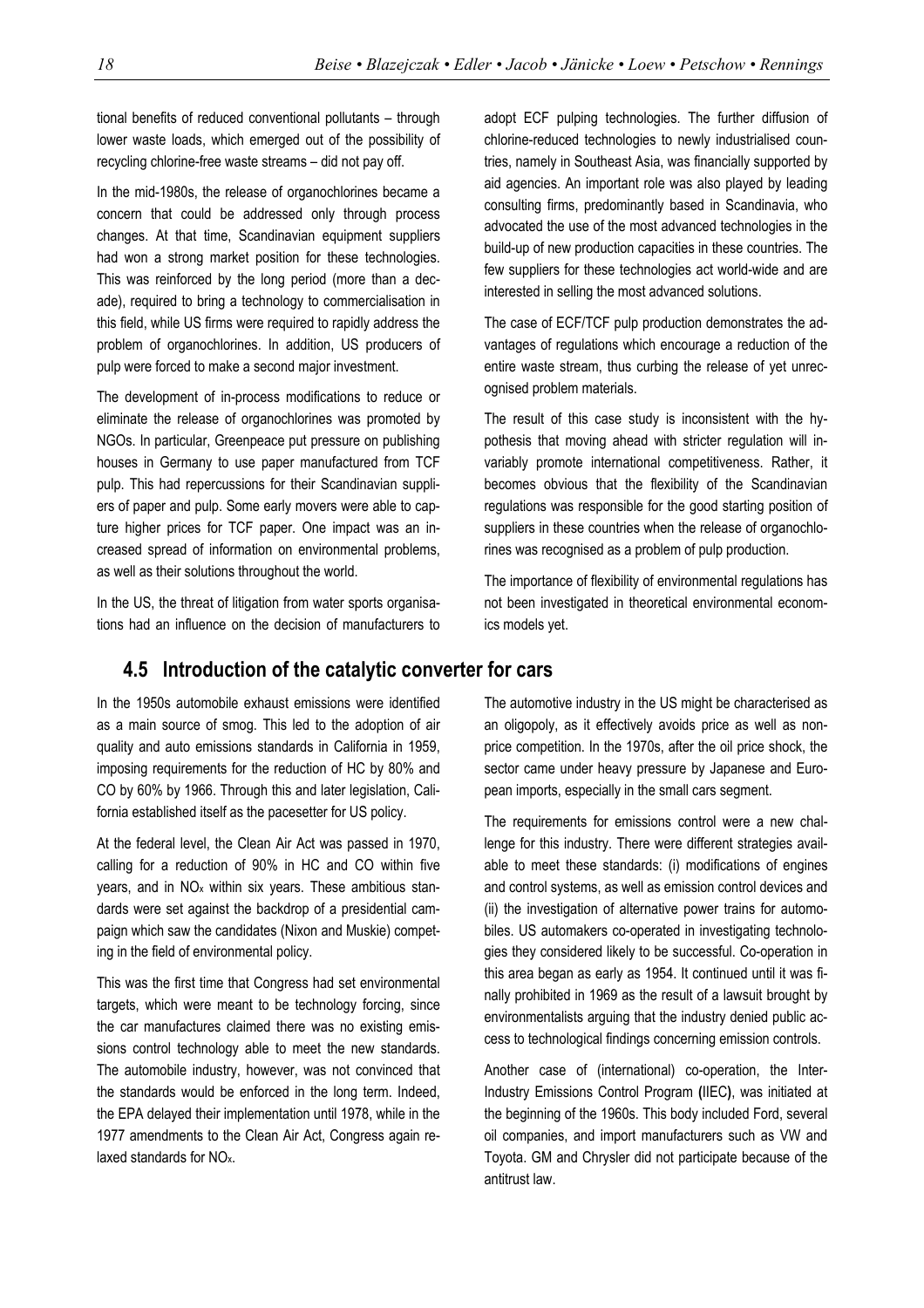R&D efforts regarding the catalytic converter began at the end of the 1950s at GM. At the same time, efforts were made in the development of alternative power train technologies, in particular electric, petrol, electric hybrids, as well as Stirling, steam power, fuel cell and gas turbine systems. In 1967 the Department of Commerce reviewed these alternative engines, concluding that they had not been adequately studied and there was a need for further research.

More strenuous efforts in research on the catalytic converter did not start until the end of the 1960s. GM established a task force in 1969 which was asked to evaluate the potential of catalytic converters for automobiles. This task force of high- anking individuals indicates that the problem of emissions control had become a priority within the strategy of GM.

The catalytic converter became the dominant technical strategy to reduce emissions for two main reasons. Firstly, it did not affect basic engine design[4,](#page-22-0) and secondly, it could be abandoned if there were a change in the law by Congress.

The market for catalytic converters for mobile sources did not exist before the enactment of the US regulation. Catalytic converters for stationary sources were produced by a small number of companies, all of which were present on the American market at this time. Three firms in particular achieved success in developing and marketing catalytic converters for mobile sources: the British-based company Johnson Matthey, and two American companies, Engelhard and Corning. Both of the US companies entered this field only after the passage of the Clean Air Act in 1970. The suppliers who were active and successful on the US market at the beginning of the 1970s are still the dominant producers worldwide today. In 1998 Engelhard (US) controlled 30% of the world market, Johnson Matthey (UK) 25%, Degussa-Hüls (Germany) 17%, and Delphi Automotive Systems (US) 15%. Along with NGK (Japan), Corning remains the major supplier of carrier materials for catalytic converters.

The Japanese automotive industry focused early on the US emissions regulations. While Japanese automakers modified their export models as early as 1963 to meet the emissions standards set by New York and California, they did not com-

 $\overline{a}$ 

ply with their own government's request in 1963 to build domestic models with lower emissions. In 1971 the Japanese government adopted the emissions standards of the 1970 Clean Air Act, setting a target date of 1975 for full compliance. A policy supporting lead-free gasoline had been adopted in 1970, motivated equally by industrial policy ("benefit of trade") on the one hand, and the need to address domestic environmental problems on the other.

A range of technical solutions to meet these standards were developed, such as catalytic converters, improved combustion control technology (lean burn combustion, the compound vortex combustion chamber or CVCC, and stratified combustion), as well as the incineration of toxic emissions by thermal reactors. However, in order to meet the  $NO<sub>x</sub>$  standards and adapt to global markets, the Japanese government chose the three-way catalytic converter as its preferred strategy in 1978.

Even when the US relaxed its air quality standards against the background of the energy crisis and the difficulty of the automobile industry in complying with the legislation, Japan maintained a strict pro-environment policy, mainly because of successful lobbying and lawsuits brought by some cities in their fight against air pollution. A report on the technical feasibility of catalytic converters supported the EPA's decision to put the standards into force in 1978 with little delay.

Compared to the US car market (big three), the automobile industry in Japan was much more competitive.

With regard to regulatory style, there has been a much more co-operative structure between industry and government in Japan compared to the situation in the USA**.** The government supported the introduction of tax incentives for lowemissions cars.

The European emissions standards were mainly driven by concerns about European harmonisation. Companies that exported to the US (such as Mercedes, Saab and Volvo) had to meet these standards and had incentives to promote their adoption in Europe. Sweden had adopted the American standards in 1976, with other countries following in 1985.

The development of more stringent regulations in Europe was rooted in the German regulation limiting the leadcontent of petrol (1978) and in the debate on acid rain (Waldsterben) in 1983. This led to regulatory initiatives of the German government at the European level.

However, the German manufacturers were divided. On one side were the exporting producers who had experience with catalytic converters, and on the other the manufacturers producing mainly for the European market. Ironically, it was

<span id="page-22-0"></span><sup>4</sup> Although the catalytic converter is usually considered an add-on device, it cannot function alone as such, but must be incorporated as a component in an overall emissions control system which requires lead-free gasoline, a change in the design of existing technology as for example electronic engine control technology, and engines with lowered compression ratios and upgraded valve seats. Therefore the catalytic converter technology is not a simple add-on technology instead there was a need for technological adaption and in this context occurred network effects.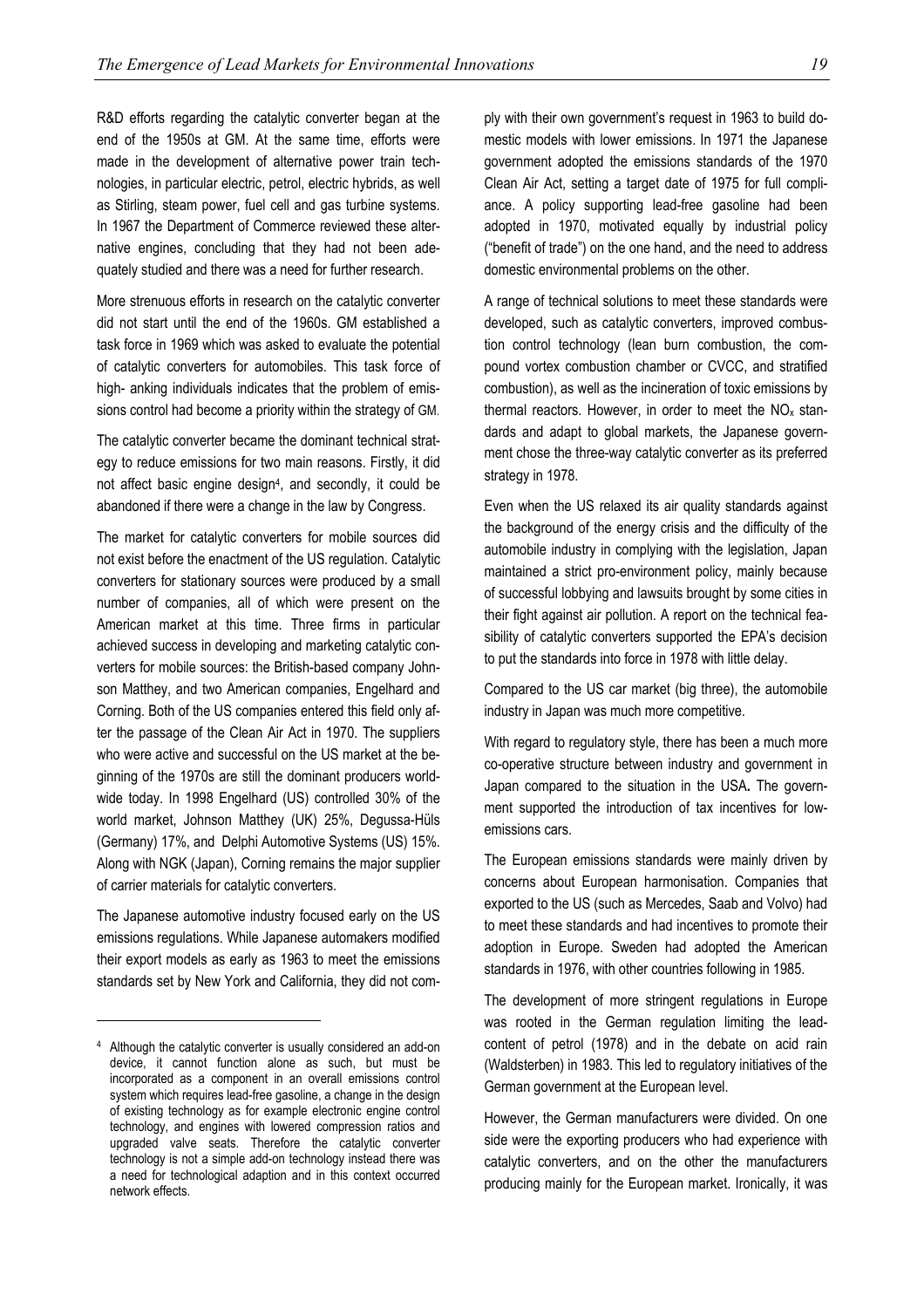<span id="page-23-0"></span>the subsidiaries of two American producers, Opel and Ford, who were least prepared to introduce the catalytic converter.

The 1984 European Commission proposal for emissions standards did not stipulate any specific technology. The issue divided the member states into two opposing groups. Countries without automobile industries, such as Denmark and the Netherlands, joined Germany, home both of major car exporters to the US and of Bosch, the main supplier of electronic automotive equipment. The opposing camp, which included France and the United Kingdom, focused its efforts mainly on the development of clean engines. French car manufacturers, especially, argued that there should not be a decision in support of the BAT – which at this time was the catalytic converter – but rather that time should be left to develop alternative technologies.

Finally, the European Community adopted a directive in June 1985 which imposed different emissions standards according to engine type. As a result, unleaded petrol became available throughout the EU and high-powered cars had to be equipped with three-way catalytic converters. This standard was later tightened such that low-powered cars also had to be equipped with three-way catalytic converters from

## **5 Conclusions**

On the basis of the presented case studies, as well as several studies that have not been presented due to limited space, it is possible to draw some preliminary conclusions

1993 onwards. According to some commentators, some German automakers were able to achieve a temporary competitive advantage over the French car industry.

#### *Figure 9: International Diffusion of Catalytic Converters for New Cars*

![](_page_23_Figure_8.jpeg)

#### *Source: ZEW Estimation*

Driven by the environmental problems mainly in the cities of developing countries, the diffusion of the catalytic converter is still in progress, as, for example, in India or China. International institutions such as the World Bank, along with various organisations, are important supporters of the diffusion.

regarding innovation processes and the international diffusion of environmental technologies.

#### *Figure 10: Lead Markets for Environmental Technologies*

![](_page_23_Figure_13.jpeg)

- The diffusion of environmental policy innovations is supported both by horizontal imitation ("benchmarking", "lesson-drawing") and by international organisations.
- The international diffusion of environmental innovations can be facilitated by a range of mechanisms other than policy diffusion, including cost reductions, export orientation and innovation superiority.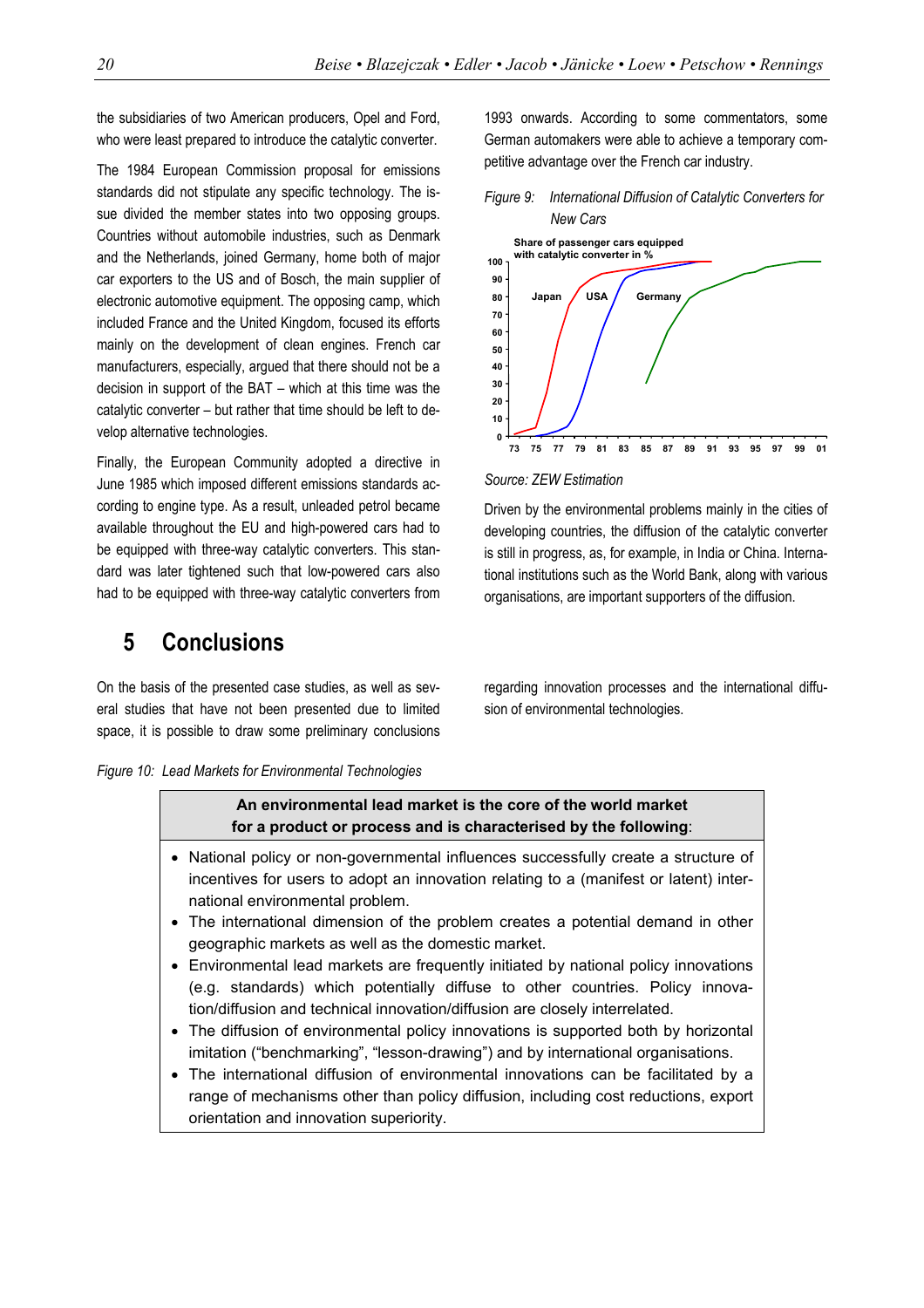We understand lead markets for environmental technologies as regional or national markets which – stimulated by demanding preferences for environmental goods in a given country, by specific supporting measures, or by policy interventions – influence markets in other regions, triggering adjustments that lead to an international diffusion of the new technologies. We take into account here that *environmental*  innovations must be largely attributed to governmental (or NGO) activities.

There are *demand-*driven lead markets (i.e. nations with higher environmental standards), which lead to a widespread adoption of environmentally friendly technologies. Examples of this phenomenon include the California exhaust gas standards for automobiles and the Swedish regulations on the use of cadmium (Jacob 2002). Other lead markets are driven by a *supply* of innovative technologies. Frequently, the producers of technologies seek to extend their markets and therefore lobby for international support for their technologies.

Regarding the pioneering countries that have successfully established their innovations in world markets, the following conclusions can be drawn: The pioneer country demonstrates the feasibility of its standards and regulations. Subsequently, the innovative regulation is adopted by other countries. A diffusion of the regulations is more likely if a country has a reputation as a pioneer. A very small number of countries today, mostly member states of the EU, serve as the benchmark for the environmental policy development. Our cases confirm once again the leading role of the Scandinavian countries in this respect. The frequent success of these countries in establishing lead markets underlines that great market size is not necessary. Even very small countries like Sweden may push the international market to adopt their standards.

All of the countries identified as lead markets are highly integrated in world markets and demonstrate good overall economic performance. They are seen to have a high degree of technological competence, at least in the particular field of the innovation concerned.

The pioneer market, with its demanding environmental regulations can, however, also send out signals to the supply side beyond the domestic market. In such cases, competitive companies can advertise their ability to supply such demanding market areas as a sign of their technological competence. If there are scale effects, it can be cost-efficient to orient production to the highest standards.

With regard to the types of innovations that are likely to diffuse internationally, the following is worth mentioning: The cases we have presented encompass process innovations as well as product innovations, and thus run counter to the view prevalent in the literature that only product innovations lend themselves to global diffusion (e.g. Scharpf 1999). All process technologies, however, can also be regarded as products. For the technologies and countries examined, peculiarities of factor prices or complementary goods do not seem to be of great significance, which may enhance the transferability of these technologies.

Lead markets depend on policies and regulations, and therefore government agencies are frequently important actors in the process of innovation and diffusion. However, in two cases (chlorine-reduced pulp production and CFC/HFC-free refrigeration) NGOs, above all Greenpeace, took over the role of policymaker to a large extent. For the three-litre car and the promotion of wind energy, environmental NGOs were at least important players. The significance of multinational companies in the process of innovation is less clear, however. Several studies have stressed their importance for the diffusion of innovations. International organisations sometimes do play a role in diffusion, but are insignificant as to the innovation in the pioneer country. Learning and adoption also takes place in the form of country-to-country learning.

The underlying environmental problems are both local and global. Those that are local have parallels in other regions of the world. In most cases, the problems are on the international agenda. Except for the case of the catalytic converter, the solutions adopted to the problems were not EOP solutions, but rather integrated technologies. Therefore, the technologies do not simply impose additional costs, but have at least the potential for additional advantages.

In most of the cases, subsidies were paid in the pioneering country, either directly – by reducing the costs of the innovation or its complementary goods – or indirectly – by increasing the benefit of an innovation. Energy taxes were important as a background variable in several cases. For the chemicals (phosphates, CFCs and cadmium), early prohibitions in the respective pioneering countries were important driving forces. Explicit political strategies to support the diffusion of policies as a means of extending markets are rare. The dependence of environmental innovations on political strategies should not imply that there is a causal relationship in which regulators force the adoption of a specific technology. Instead, policies usually take up existing technologies and support their diffusion. Regulations were tightened when substitutes were successful. In general, the policy style is characterised by flexibility and an orientation to innovation. Frequently, the lead countries have the image of a pioneer in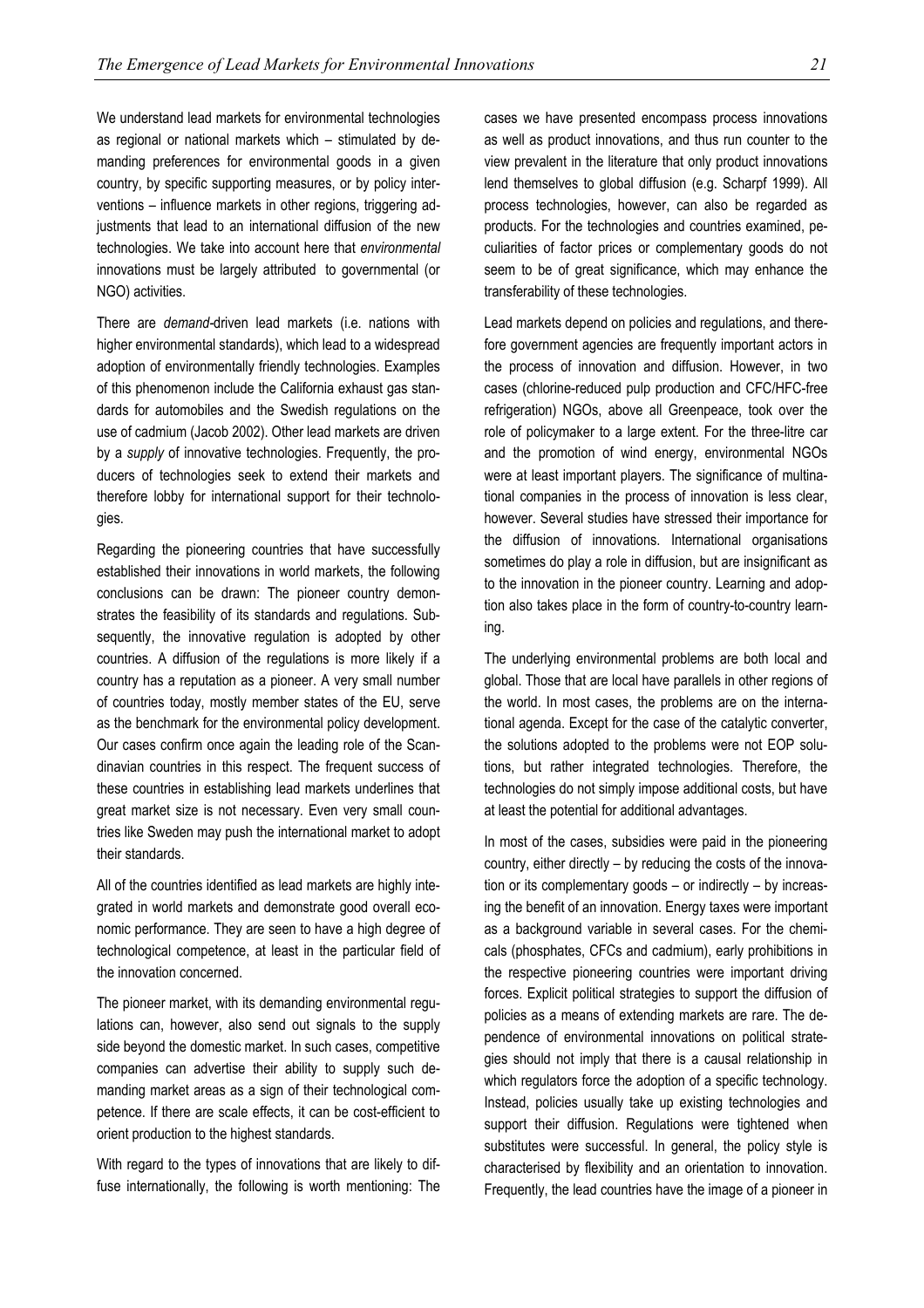environmental policy. Industry therefore might expect the diffusion of the policy innovations. Indeed, all cases confirm a demonstration effect of the policy measures on other countries. The adopted policies are transferable to other countries without many modifications. In general, regulations stimulate diversity rather than demanding a specific technical solution.

The economic risks for innovators and the risk reduction for adopters vary among the technologies, depending on the one hand on the necessary investments and on the other on possible subsidies that reduce the costs of adoption. Most of the case studies demonstrate that strict and early regulations hold the potential of advantages in exports, or at least that they bring no serious additional costs for pioneering.

Network externalities were important only in two cases (biomass CHP, where the availability of a district heating grid is an important factor for a high degree of market penetration, and catalytic converters, which require lead-free petrol). For other technologies (hydrogen- or electricity-powered cars), the lack of an appropriate infrastructure explains the failure of diffusion.

Whether the analysis of lead markets can be applied fruitfully to innovations in the stage of development or introduction to the market is an open question. By identifying emerging lead markets for environmental innovations, the stimulating and supporting policies could be optimised and R&D efforts could be adjusted more precisely. Forthcoming studies by the authors aim at analysing such emerging markets.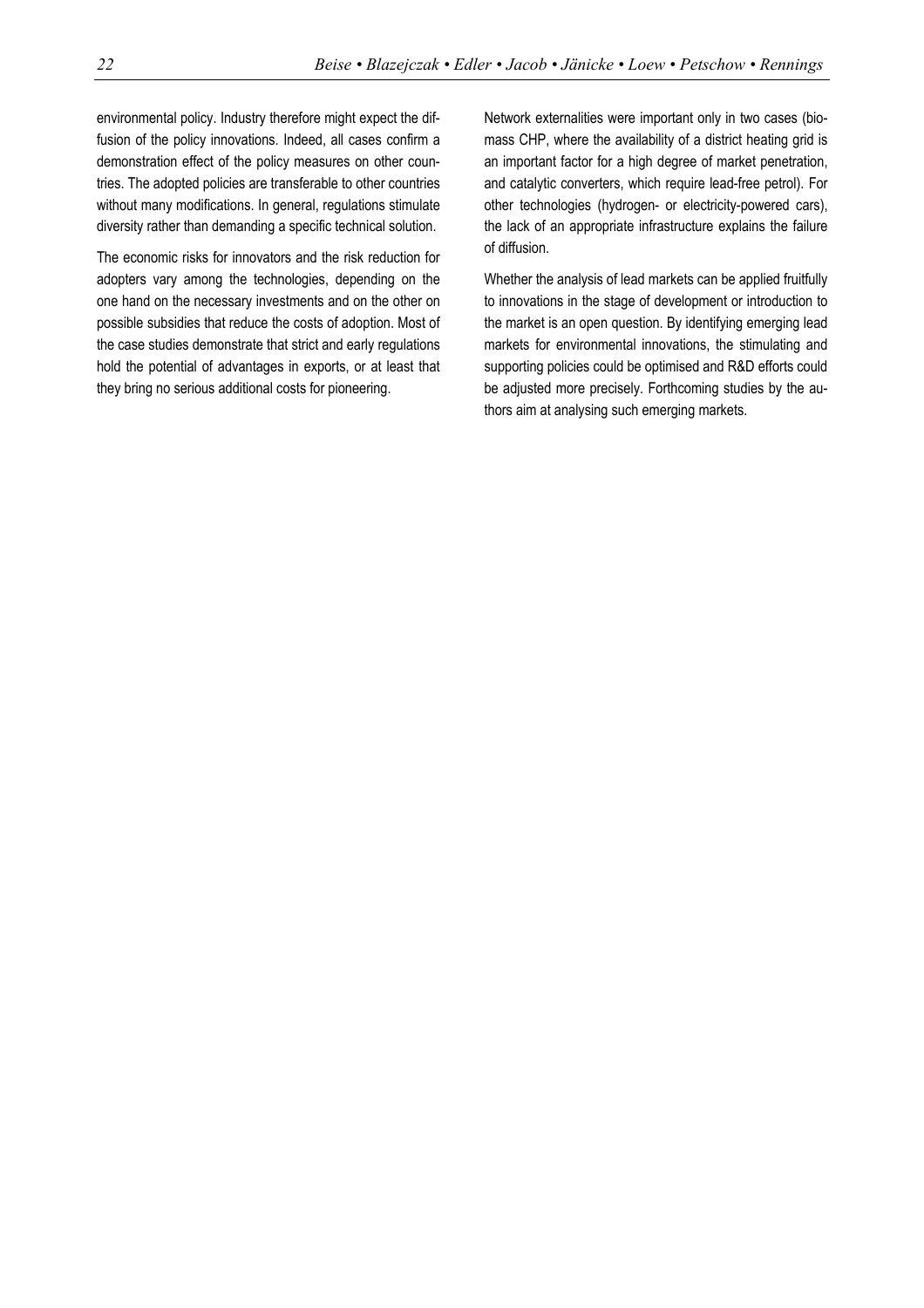## <span id="page-26-0"></span>**6 Literature**

- Alliance for Environmental Technology (2001): Trends in World Bleached Chemical Pulp Production 1990- 2000. http://www.aet.org/science/aet\_trends\_2000.html (21.11.2002).
- Anderson, Jason (2000): Keeping Cool Without Warming the Planet: Cutting HFCs, PFCs, and SF6 in Europe. http://www.climnet.org/pubs/PIGGfinal.pdf (11.11.2002).
- Bätcher, Karen/Böhm, Eberhard/Tötsch, Walter (1992): Untersuchung über die Auswirkungen geplanter gesetzlicher Beschränkungen auf die Verwendung, Verbreitung und Substitution von Cadmium in Produkten. Karlsruhe (Fraunhofer-Institut für Systemtechnik und Innovationsforschung).
- Beise, Marian (1999): Lead Markets and the International Allocation of R & D. Paper prepared for the 5. ASEAT Conference "Demand, Markets, Users and Innovation: Sociological and Economic Approaches", Sept. 14-16, Manchester 1999.
- Beise, Marian (2001): Lead Markets. Country Specific Success Factors of the Global Diffusion of Innovations. Heidelberg/New York: Physica Verlag.
- Blazejczak, Jürgen/Edler, Dietmar/Hemmelskamp, Jens/Jänicke, Martin (1999): Umweltpolitik und Innovation: Politikmuster und Innovationswirkungen im internationalen Vergleich. In: Zeitschrift für Umweltpolitik und Umweltrecht, 22 (1), 1-32.
- Bommer, Rolf (1996): Das Drei-Liter-Auto: Ein sinnvoller Lösungsansatz? In: Wirtschaftsdienst, 5/1996, 256-260.
- Conrad, Jobst (1998): Environmental Management in European Companies. Amsterdam: Gordon and Breach.
- Dekimpe, Marnik G./Parker, Philip M./Sarvary, Miklos (1998): "Globalisation": Modelling Technology Adoption Timing Across Countries. INSEAD working paper No. 98/69/MKT.
- DEWI (Deutsche Windenergie-Institut GmbH) (2000): Magazin Nr. 17, August 2000.
- Dosi, Giovanni/Pavitt, Keith/Soete, Luc (1990): The Economics of Technical Change and International Trade. New York et al.: Harvester Wheatsheaf.
- Ecchia, Giulio/Mariotti, Mario (1994): A Survey on Environmental Policy: Technological Innovation and Strategic Issues. FEEM Nota die Lavoro 44.94.
- Fees, Eberhard/Mühlheusser, Gerd (1999): Strategic Environmental Policy, Clean Technologies and the Learning Curve. In: Jahrbuch für Wirtschaftswissenschaften, Bd. 50. Göttingen, 178-194.
- Fees, Eberhard/Taistra, Gregor (2001): Strategische Umweltpolitik Überblick und weiterer Forschungsbedarf. In: Zeitschrift für Umweltpolitik und Umweltrecht, 1/2001, 1-19.
- Franke, Angela (1998): Auf dem Weg zum 3-Liter-Auto Minderung der verkehrsbedingten CO<sub>2</sub>-Emissionen. In: Ifo Institut: Abschätzung der innovativen Wirkungen umweltpolitischer Instrumente dargestellt am Beispiel des Systems Straßenverkehr. München, 146 – 179.
- Grundmann, Rainer (1999): Transnationale Umweltpolitik zum Schutz der Ozonschicht. USA und Deutschland im Vergleich. Frankfurt/M./New York: Campus-Verlag.
- Haas, Reinhard (Ed.) (2000): Review Report on Promotion Strategies For Electricity From Renewable Energy Sources In EU Countries. http://www.itpower.co.uk/services/ELGREEN\_report.pdf (19.12.2002).
- Héritier, Adrienne/Mingers, Susanne/Knill, Christoph/Becka, Martin (1994): Die Veränderung von Staatlichkeit in Europa - Ein regulativer Wettbewerb: Deutschland, Großbritannien, Frankreich. Opladen: Leske+Budrich.
- IEA/OECD (2002): Energy Balances of OECD Countries 1960 2000. International Energy Agency Statistics, OECD Paris
- Jacob, Klaus (1999): Innovationsorientierte Chemikalienpolitik. Politische, soziale und ökonomische Faktoren des verminderten Gebrauchs gefährlicher Stoffe. München: Herbert Utz Verlag.
- Jänicke, Martin (1998): Umweltpolitik: Global am Ende oder am Ende global? In: Beck, Ulrich (Ed.) (1998): Perspektiven der Weltgesellschaft. Frankfurt/M.: Suhrkamp, 332-344.
- Jänicke, Martin (2000): Ecological Modernisation. Berlin (Forschungsstelle für Umweltpolitik/Freie Universität Berlin, FFU-Report 00-8).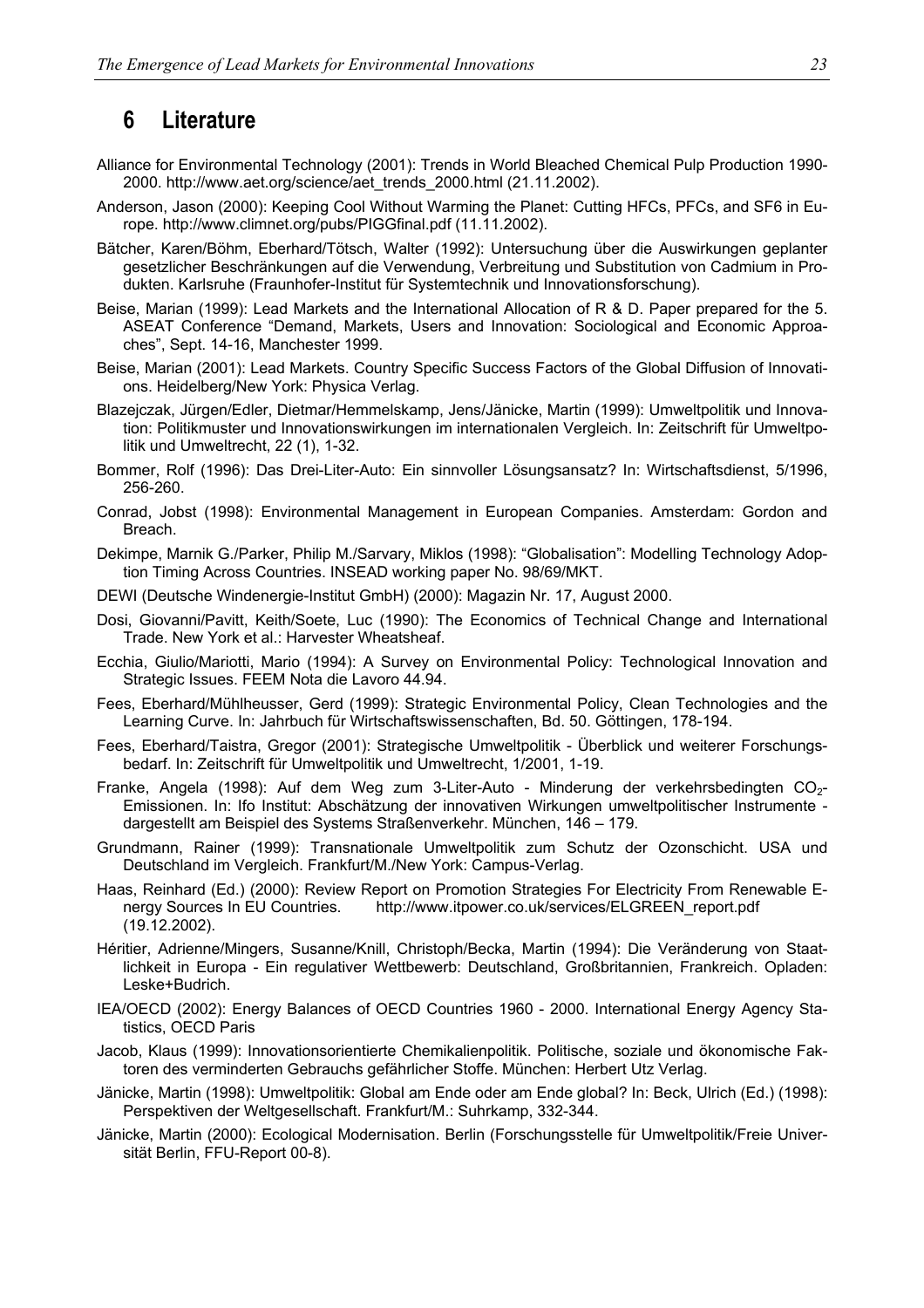- Jänicke, Martin/Blazejczak, Jürgen/Edler, Dietmar/Hemmelskamp, Jens (2000): Environmental Policy and Innovation: an International Comparison of Policy Frameworks and Innovation Effects. In: Hemmelskamp, Jens/Rennings, Klaus/Leone, Fabio (Eds.) (2000): Innovation-oriented Environmental Regulation. Theoretical Approaches and Empirical Analysis. Heidelberg/New York: Physica-Verlag, 125- 152.
- Jänicke, Martin/Weidner, Helmut (Eds.) (in coll. with Jörgens, Helge) (1997): National Environmental Policies: A Comparative Study of Capacity-Building. Berlin et al.: Springer.
- Jörgens, Helge (1996): Die Institutionalisierung von Umweltpolitik im internationalen Vergleich. In: Jänicke, Martin (Ed.) (1996): Umweltpolitik der Industrieländer. Entwicklung - Bilanz - Erfolgsbedingungen. Berlin: Edition Sigma, 59-111.
- Kalish, Shlomo/Mahajan, Vijay/Muller, Eitan (1995): Waterfall and Sprinkler New-Product Strategies in Competitive Global Markets. In: International Journal of Research in Marketing, 12 (2), 105-119.
- Kern, Kristine (2000): Die Diffusion von Umweltinnovationen. Umweltpolitische Innovationen im Mehrebenensystem der USA. Opladen: Leske+Budrich.
- Kern, Kristine/Jörgens, Helge/Jänicke, Martin (1999): Die Diffusion umweltpolitischer Innovationen. Ein Beitrag zur Globalisierung von Umweltpolitik. Berlin (Forschungsstelle für Umweltpolitik/Freie Universität Berlin, FFU-Report 99-11).
- Klemmer, Paul/Lehr, Ulrike/Löbbe, Klaus (1999): Umweltinnovationen. Anreize und Hemmnisse. Berlin: Analytica.
- Langraf, Béatrice/Kellner,Thiemo (2000): Windenergie in Europa: Was bringen Gesetzgebung und Fördermaßnahmen. Interwind AG Zürich. http://www.interwind.ch/bfest\_de.htm#A.3 (21.11.2002).
- Lehmann, Harry/Reetz, Torsten (1995): Zukunftsenergien. Strategien einer neuen Energiepolitik. Birkhäuser, Berlin.
- Levitt, Theodore (1983): The Globalisation of Markets. In: Harvard Business Review, 61 (3), 92-102.
- Little, Arthur (2002): Global Comparative Analysis of HFC and Alternative Technologies for Refrigeration, Air Conditioning, Foam, Solvent, Aerosol Propellant, and Fire Protection Applications. Final Report to the Alliance for Responsible Atmospheric Policy. http://www.arap.org/adlittle/HFCstudy3-22JD.pdf (11.11.2002)
- Lohbeck, Wolfgang (1999): The Greenfreeze Wave Keeps on Rolling. In: Development and Trends in ODS Phase Out. Yearbook 1997-1999. Edited by GTZ Project PROKLIMA, http://www.gtz.de/proklima (11.11.2002)
- Lorentzen, Gustav (1995): The Use of Natural Refrigerants. A Complete Solution to the CFC/HCFC-Predicament. In: GTZ Yearbook 1995. http://www.gtz.de/proklima (11.11.2002).
- Mansfield, Edwin (1968): Industrial Research and Technological Innovation: An Econometric Analysis. New York: Norton.
- Maté, John (n.d.):. A Non-Governmental Organization's Campaign to Save the Ozone Layer. Case Study of the Greenpeace Ozone Campaign. http://a1216.g.akamai.net/7/1216/1532/cf99977c7ebe16/archive .greenpeace.org/~climate/climatecountdown/documents/makingadiff.pdf (11.11.2002)
- Meyer-Krahmer, Frieder (1999): Was bedeutet Globalisierung für Aufgaben und Handlungsspielräume nationaler Innovationspolitiken?- In: Grimmer, Klaus /Kuhlmann,Stefan /Meyer-Krahmer, Frieder (Hrsg.): Innovationspolitik in globalisierten Arenen. Opladen: Leske und Budrich: 43-74.
- Oberthür, Sebastian (1997): Umweltschutz durch internationale Regime. Interessen, Verhandlungsprozesse, Wirkungen. Opladen: Leske+Budrich.
- OECD (1994): Capacity Development in Environment. Paris.
- Petersen, Rudolf/Diaz-Bone, Harald (1998): Das Drei-Liter-Auto. Berlin: Birkhäuser Verlag.
- Porter, Michael, (1990): The Competitive Advantage of Nations. New York: Free Press.
- Porter, Michael/van der Linde, Claas (1995): Towards a New Conception of the Environment-Competitiveness Relationship, In: Journal of Economic Perspectives, 9 (4), 97-118.
- Posner, Michael V. (1961): International Trade and Technical Change. In: Oxford Economic Papers, 13 (3), 323-341.
- Rose, Richard (1993): Lesson-Drawing in Public Policy. A Guide to Learning Across Time and Space. Chatham: Chatham House.